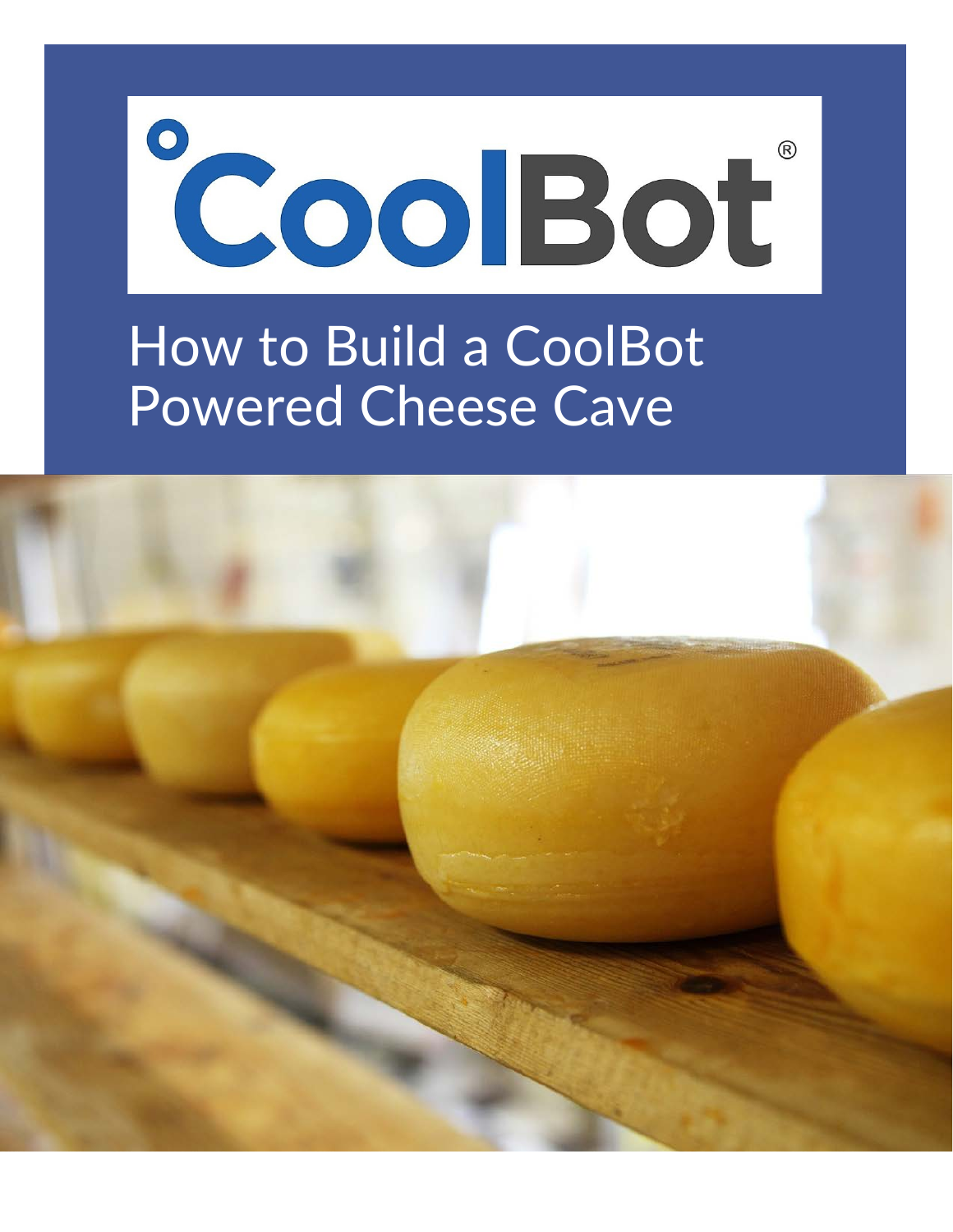# Introduction

For small dairy farmers and cheese makers, cold storage can mean the difference between profitability and losing time, labor, and money. Dairy products need to be kept cool; no one wants to find that their product has gone bad due to faulty refrigeration.

Cold storage enables you to store your cheese and allow it to age until you've got a perfect gouda or an extra funky blue cheese.

This guide teaches you everything you need to know to build your own walk-in cooler from scratch using a CoolBot temperature controller and an air conditioner.

Here's what you'll learn:

- What it costs to build your own CoolBot-powered walk-in cooler
- Where on your property to put your cooler
- How to insulate a room
- How to seal your cooler
- How to hook up electricity and lighting How
- to select the right air conditioner
- How to install your air conditioner
- How to install your CoolBot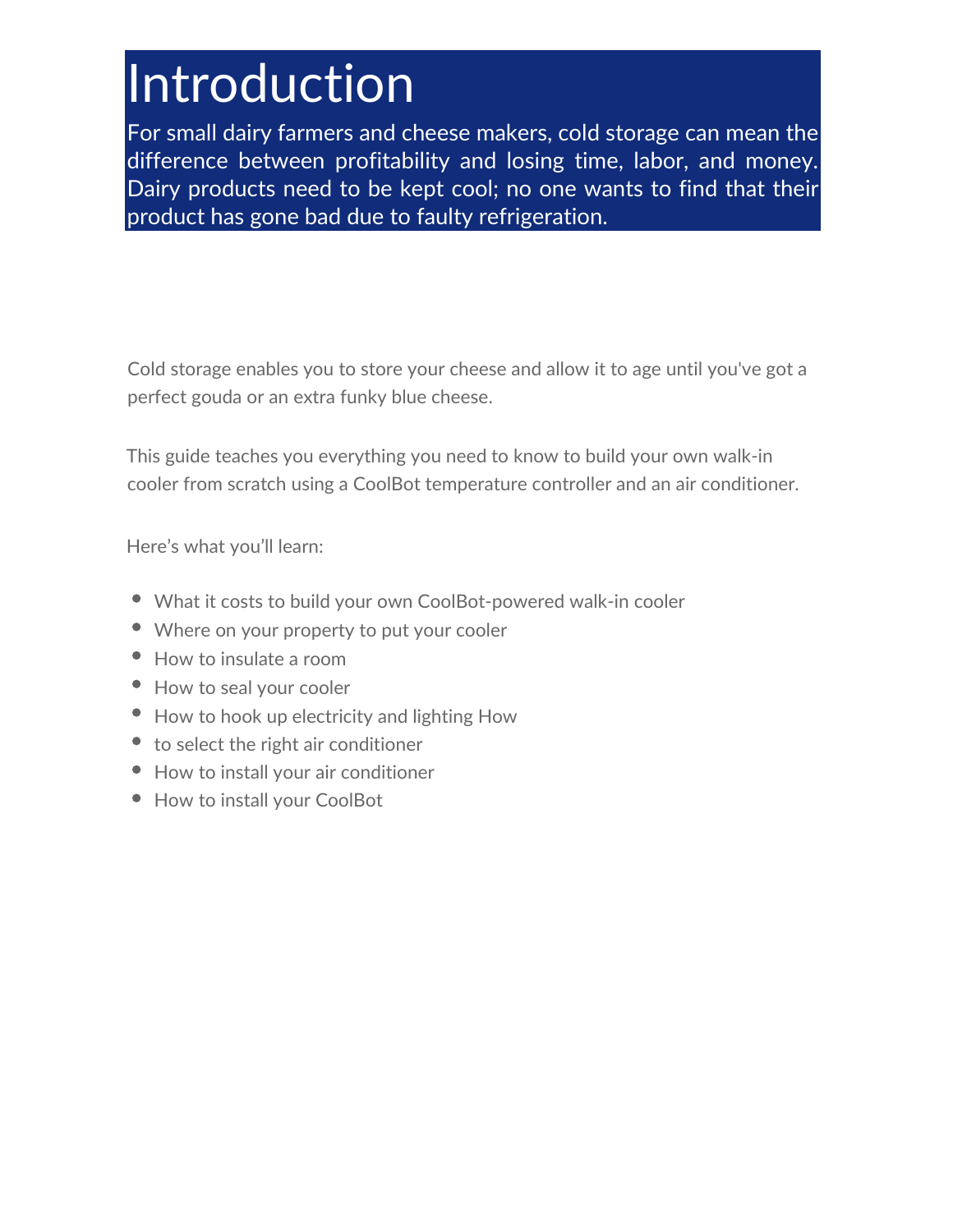# How Much You'll Save with a CoolBot-Powered Walk-In Cooler

The CoolBot makes cold storage accessible for farms of all sizes. Depending on the size, a traditional walk-in cooler can cost between \$6,000 and \$10,000. In addition to this upfront cost, you also need to consider the operating costs (energy) and service, which usually requires a specially trained technician.

In contrast, the CoolBot provides a solution that's not only more affordable upfront, but also saves you money over the long run.

**Our customers on average spend about \$3,000 in total building their walk-in coolers.**

That **\$3,000 i**ncludes all equipment and insulation. For additional savings, many fromagers repurpose lumber and insulation, which allows them to build their cooler for less than \$1,000.

And the savings don't stop there. Since it uses roughly 40% less energy than a traditional cooler, the CoolBot continues to save you money every month. And you'll never need to call a maintenance technician. Our customer support team is available to help you by phone and email to solve any problems that might arise.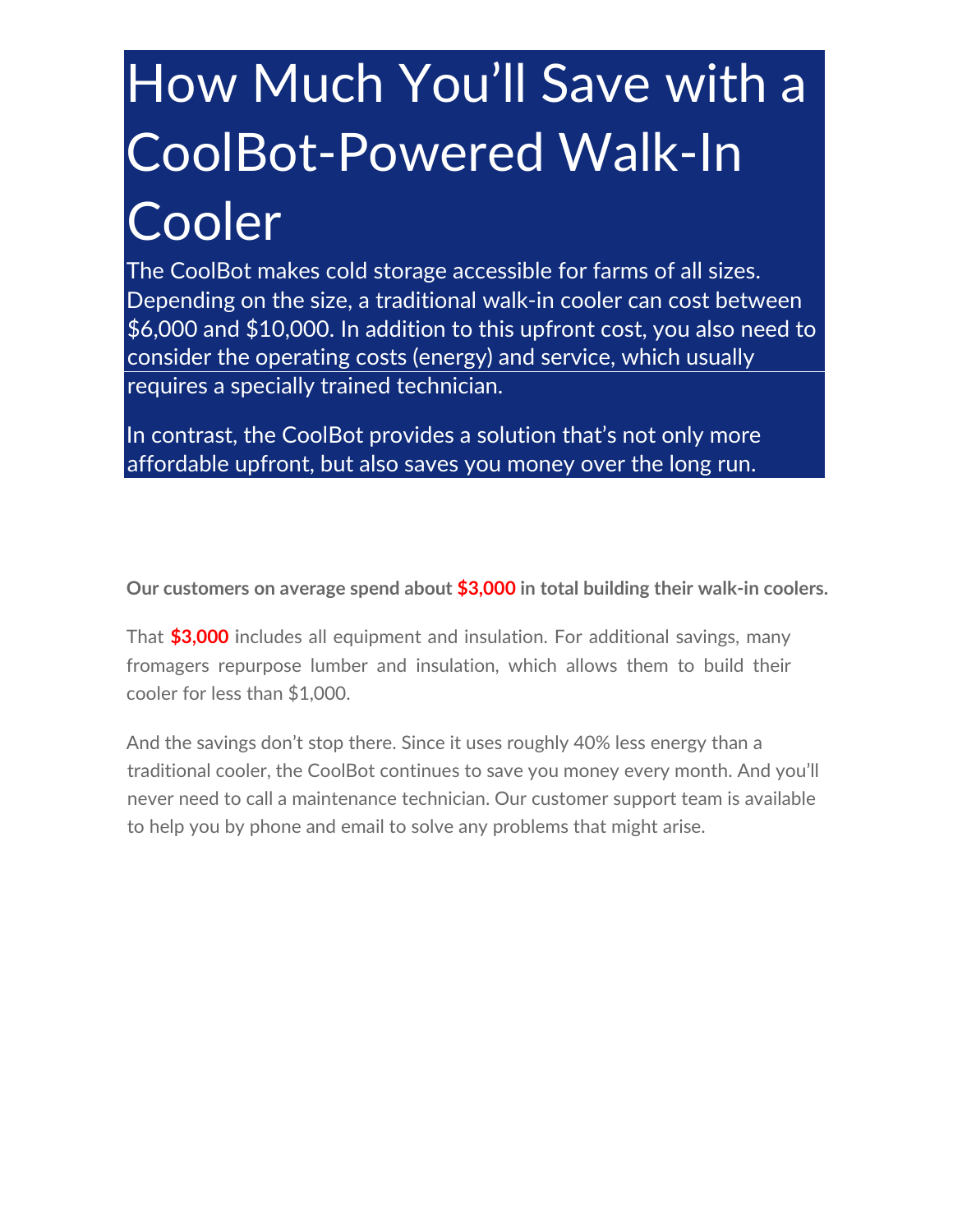| The chart below shows the economic advantages of a CoolBot over a traditional |  |  |  |  |
|-------------------------------------------------------------------------------|--|--|--|--|
| system.                                                                       |  |  |  |  |

|                                                           | CoolBot + 18K BTU A/C                                                                             | <b>Traditional Walk-in Cooler</b><br><b>Refrigeration System</b>                                                         | <b>Savings</b>                            |
|-----------------------------------------------------------|---------------------------------------------------------------------------------------------------|--------------------------------------------------------------------------------------------------------------------------|-------------------------------------------|
| Refrigeration<br><b>Unit Upfront</b><br>Cost <sup>1</sup> | CoolBot \$349<br>18K BTU window A/C<br>\$559<br><b>Total: \$908</b>                               | Top-mount self-contained<br>refrigeration unit (1.5 HP)<br>\$3,140                                                       | \$2,252<br>(72%)                          |
| Installation <sup>2</sup>                                 | Designed for easy<br>installation by end users                                                    | Requires expensive<br>professional installation                                                                          | \$1,500                                   |
| <b>Operating</b><br>Costs <sup>3</sup>                    | Uses up to 42% less<br>energy compared to a<br>traditional walk-in cooler<br>refrigeration system |                                                                                                                          | <b>Potentially</b><br>\$100s per<br>year  |
| <b>Service</b>                                            | Customer support team<br>available by phone and<br>email                                          | At least \$150 to have a<br>refrigeration technician take a<br>look; potentially more<br>expensive to resolve any issues | <b>Potentially</b><br>$$100s$ per<br>year |

#### Notes:

- 1. [18K BTU LG air conditioner](https://www.storeitcold.com/product/lg-18000-btu-115-volt-window-air-conditioner/) available on Store It Cold website
- 2. Quote in Denver, Colorado for a standard walk-in cooler refrigeration system installation [quote received on 5/17/2016]
- 3. 41.7% energy savings when comparing a CoolBot-driven system versus a conventional refrigeration system for a simulated cooler. The simulated cooler was 250 square feet, located in Albany, and set at 41 degrees Fahrenheit. See [page 13 of the NYSERDA report: Evaluation of the CoolBot Low-Cost Walk-In](https://4557657873f8e83b61b44d37-b4glreykpbcsnk.netdna-ssl.com/wp-content/uploads/2016/05/NYSERDA-CoolBot-Report-May-09.pdf) [Cooler Concept](https://4557657873f8e83b61b44d37-b4glreykpbcsnk.netdna-ssl.com/wp-content/uploads/2016/05/NYSERDA-CoolBot-Report-May-09.pdf)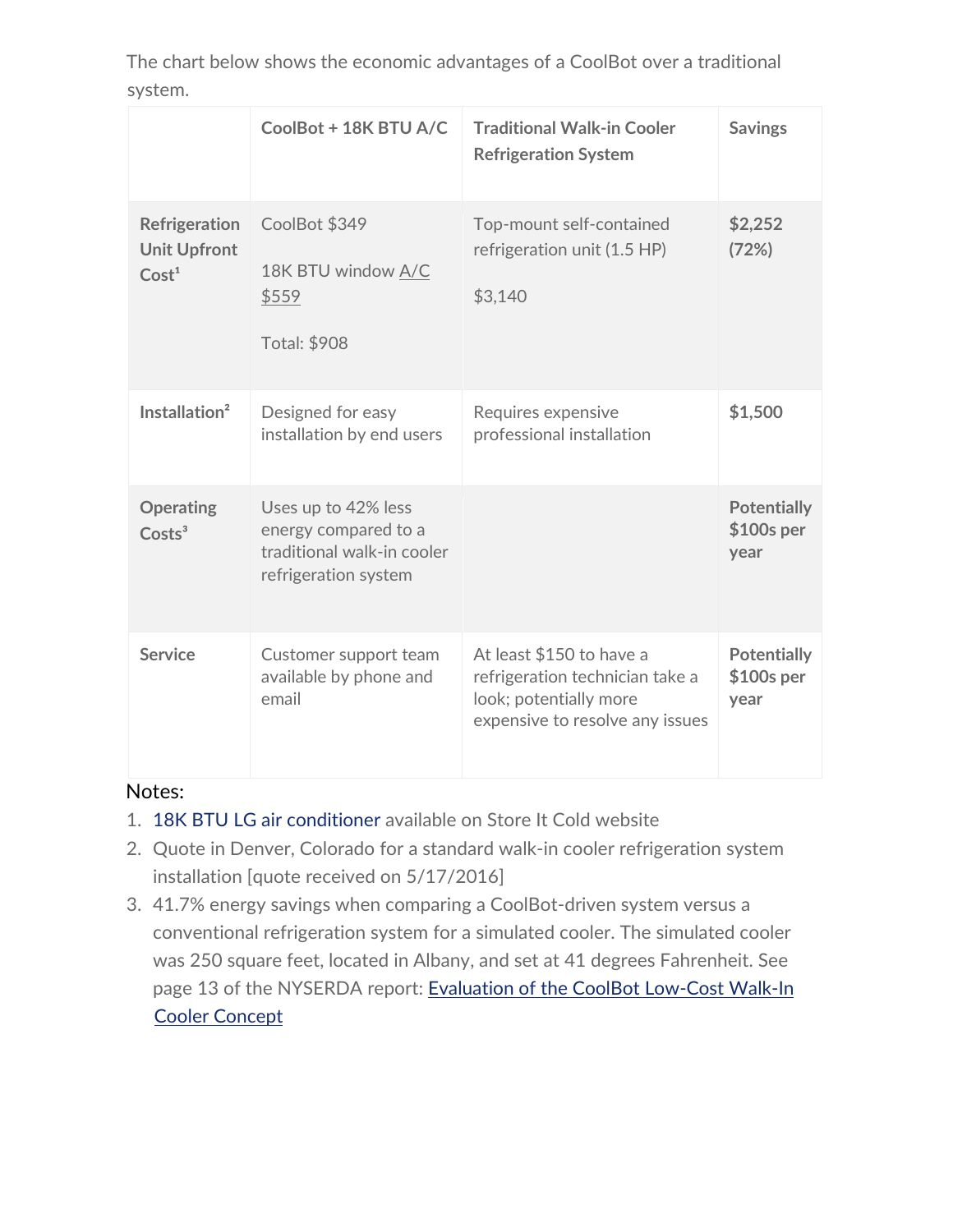You need three things to build your walk-in cooler:

- A well-insulated room  $\bullet$
- An air conditioner
- A CoolBot

The rest of this guide provides details about these three key components.

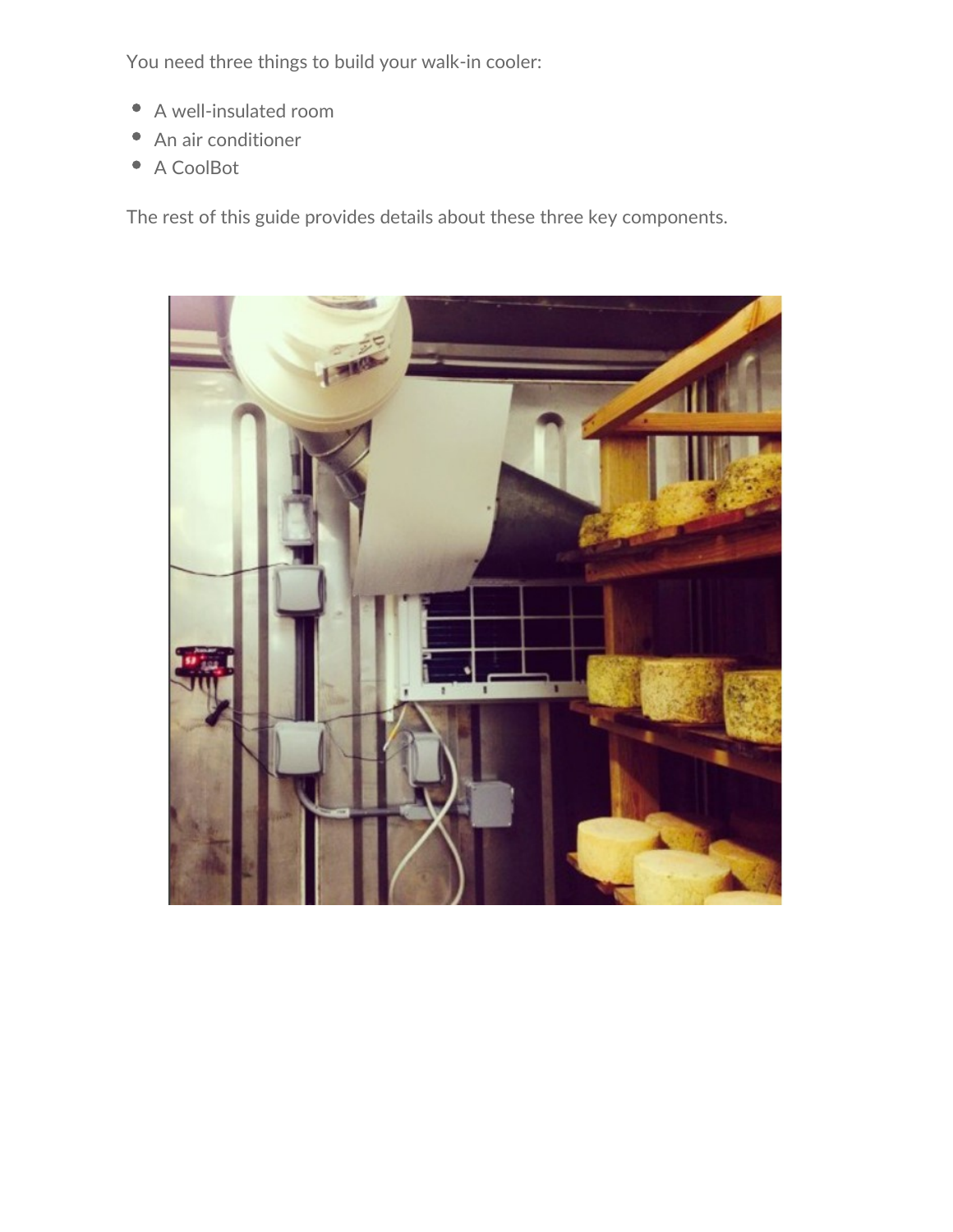# Where Should You Put Your Walk-In Cooler?

**Choosing the location is one of your cooler is the most important decisions you will make. This is especially true if you live in a hot climate.**

Just like you're more comfortable in the shade during the middle of summer, your cooler is much happier out of direct sunlight. This is critical for energy savings. Coolers in direct sunlight require approximately 70% more electricity than coolers in the shade.

For the most efficient performance set up your cheese cave in a protected area:

- $\bullet$  Inside an existing building (best!)
- On the north side of a barn or shed
- Under an overhang on an existing structure

If you are considering building your cheese cave outside, consider the length of time you will need to age your cheeses and your climate during the winter. If you live in a climate that gets below your desired cooler temperature or below freezing, you can still use the CoolBot, but you will need to place a pass-through thermostat and small heater in your cooler. The heater will further reduce the humidity in the cooler and you will need to take measures to counteract this. If you have the option to keep your cheese cave indoors, we highly recommend it

If you build an overhang for your cooler, be sure to build an openly vented roof that keeps the sun off the insulated ceiling of the cooler.

Flat roofs on a small cooler may still be structurally sound in wind, rain, and snow loads, but they don't protect from sun exposure. Building a standard peaked roof with ventilation over the insulated cooler ceiling will shade the cooler and provide passive ventilation that will keep air circulating over your cooler and help you save money on cooling costs..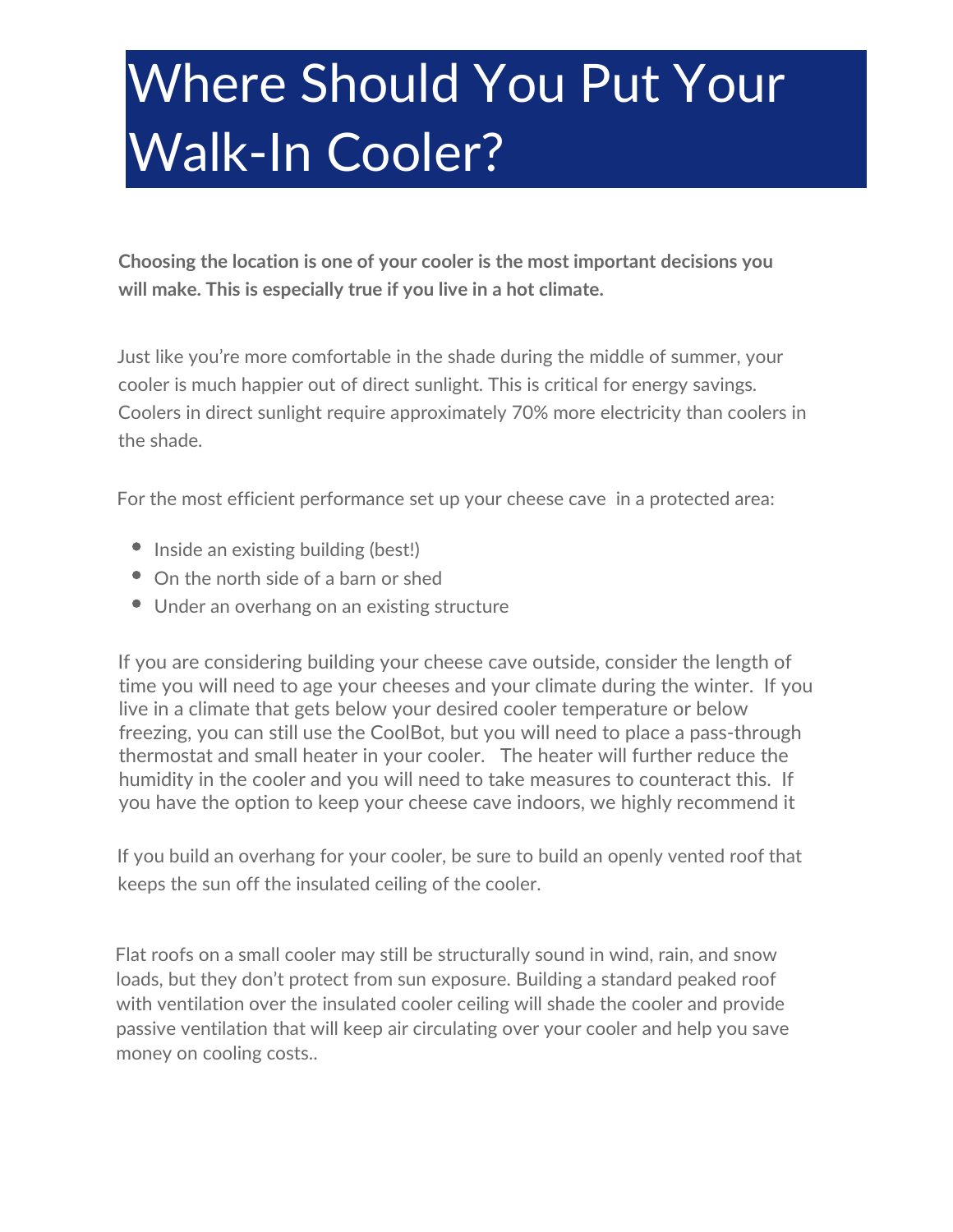\*\*Note: Heat rises, which is why in a house we put twice as much insulation on the roof as the walls. Cold air sinks, so if you keep your cooler roof out of direct sunlight, you can put the same insulation in the roof as you did in the walls. This will save you money in both upfront construction and long-term operating costs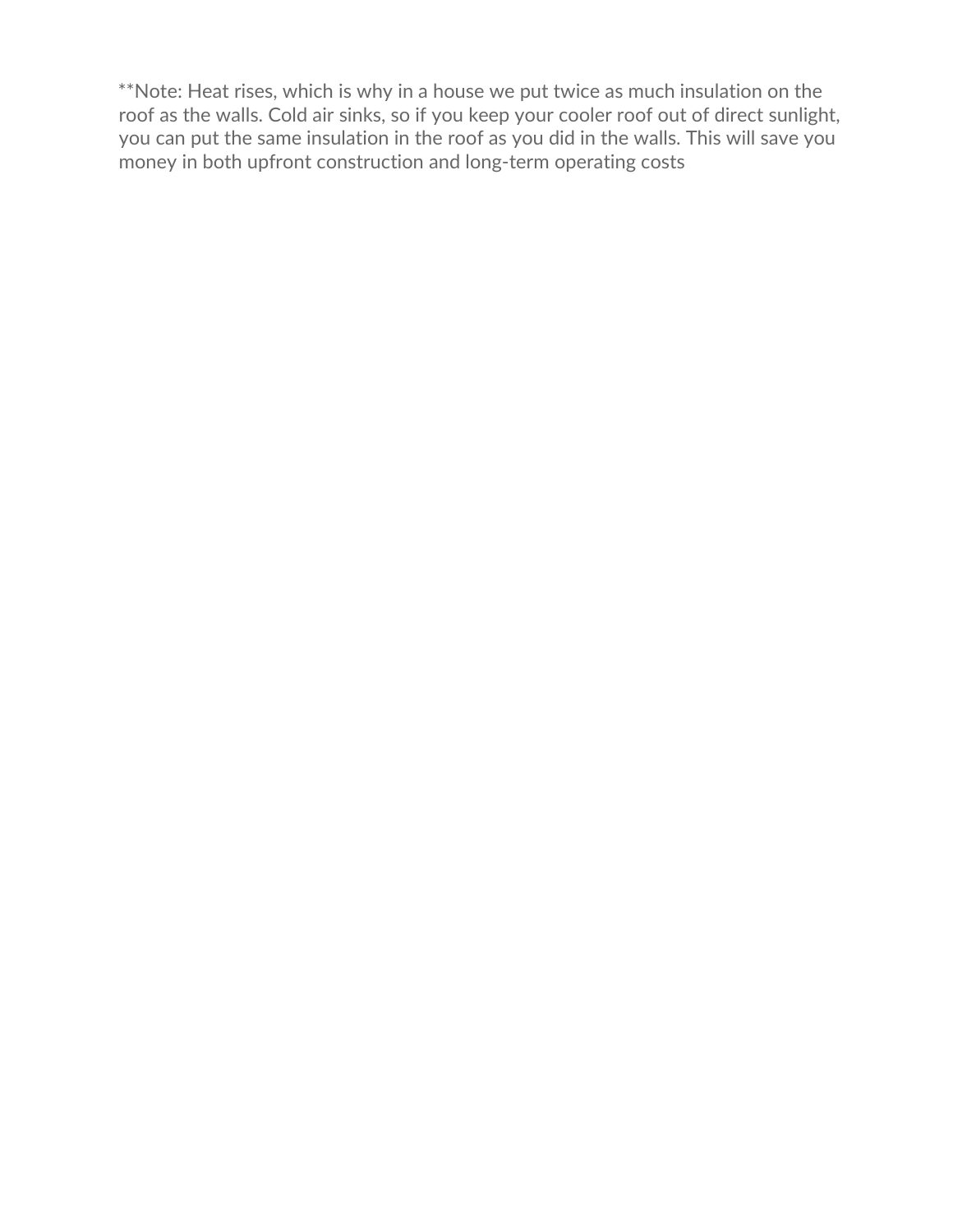# Insulation

Insulation helps you keep both your cooler temperature and your electricity bill down. Insulation is measured by its **R-value**, which tells you the capacity of the insulation to resist heat. The higher the value, the more effective the insulation.

The industry standard for walk-in coolers is R25. Going up to R30 will save you even more money, especially if you are keeping your cooler at 40°F or below.

## Recommended insulation: Rigid foam

There are several types of insulation you can use in your walk-in cooler. We recommend using rigid foam whenever possible -- polyisocyanurate on the walls and ceiling and extruded polystyrene on the floor.

| Polyisocyanurate<br>Best choice for walls and<br>ceiling                                                                                                                          | • Grey or yellow<br>• R-value of $\sim 6.8$ per inch (can vary among brands)<br>After 5-10 years: R-value of 5.5 per inch (where it<br>stays)<br>Comes in $4' \times 8'$ sheets<br>Available at Lowe's and Home Depot |  |  |  |
|-----------------------------------------------------------------------------------------------------------------------------------------------------------------------------------|-----------------------------------------------------------------------------------------------------------------------------------------------------------------------------------------------------------------------|--|--|--|
| **Use at least 4 inches. If it has foil backing, be sure it faces the outside. This product can<br>be irritating to skin, so be sure to wear long sleeves when working with it.** |                                                                                                                                                                                                                       |  |  |  |
| <b>Extruded Polystyrene (XPS)</b><br>Best choice for floor                                                                                                                        | • Pink or blue<br>After 5-10 years: R-value of $\sim$ 6 per inch (where it<br>stays)<br>• Comes in $4' \times 8'$ sheets<br>Available at Lowe's and Home Depot                                                        |  |  |  |
| $**$ l lea at least $\Lambda$ inches in the walls $**$                                                                                                                            |                                                                                                                                                                                                                       |  |  |  |

se at least 4 inches in the walls.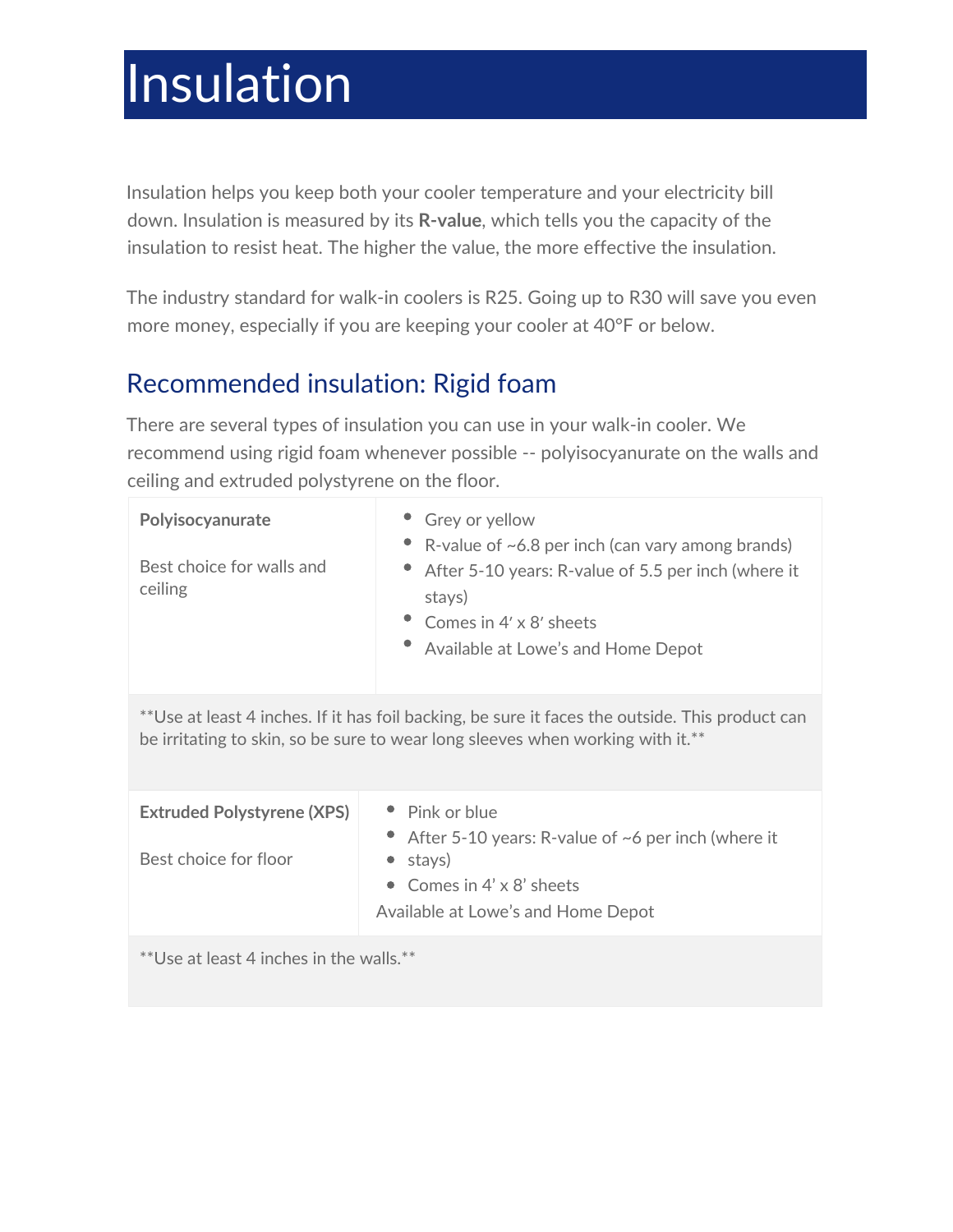This guide tells you how to work with our recommended rigid foam insulation. Visit [our website](https://www.storeitcold.com/build-it/insulation-selection-installation/) [for information about using alternative insulation solutions, including](https://www.storeitcold.com/build-it/insulation-selection-installation/)  spray-in-place foam, roxul mineral wool, and cellulose.

### **WARNING: Do not use fiberglass batt insulation!**

Even with a vapor barrier, moisture seeps into the fiberglass insulation. This will create a moldy nightmare and also allow cold air to leak out, resulting in higher electricity bills.

## How to insulate a room

This section provides tips for insulating and sealing your room.

### Select insulation of at least R25

When purchasing insulation, remember that the higher your R-value, the lower your electricity bill. You only purchase insulation once, while electricity is an ongoing expense. Spending a little more money upfront will save you a lot more down the road.

Also keep in mind that the R-value of insulation is additive. So, depending on the insulation you use, you may need multiple layers. For example, you could use two layers of R10 plus one layer of R5 to achieve R25.

### Make sure your cooler is airtight

Before you insulate, you'll want to make sure your cooler is airtight. This will allow it to cool down faster and to lower temperatures, while also keeping your electricity bill down by preventing the cold air from escaping.

Use several cans of spray foam and caulk to seal the following:

- Cracks
- Seams between insulation sheets
- Under the door (use a door sweep as well for extra seal)
- Every corner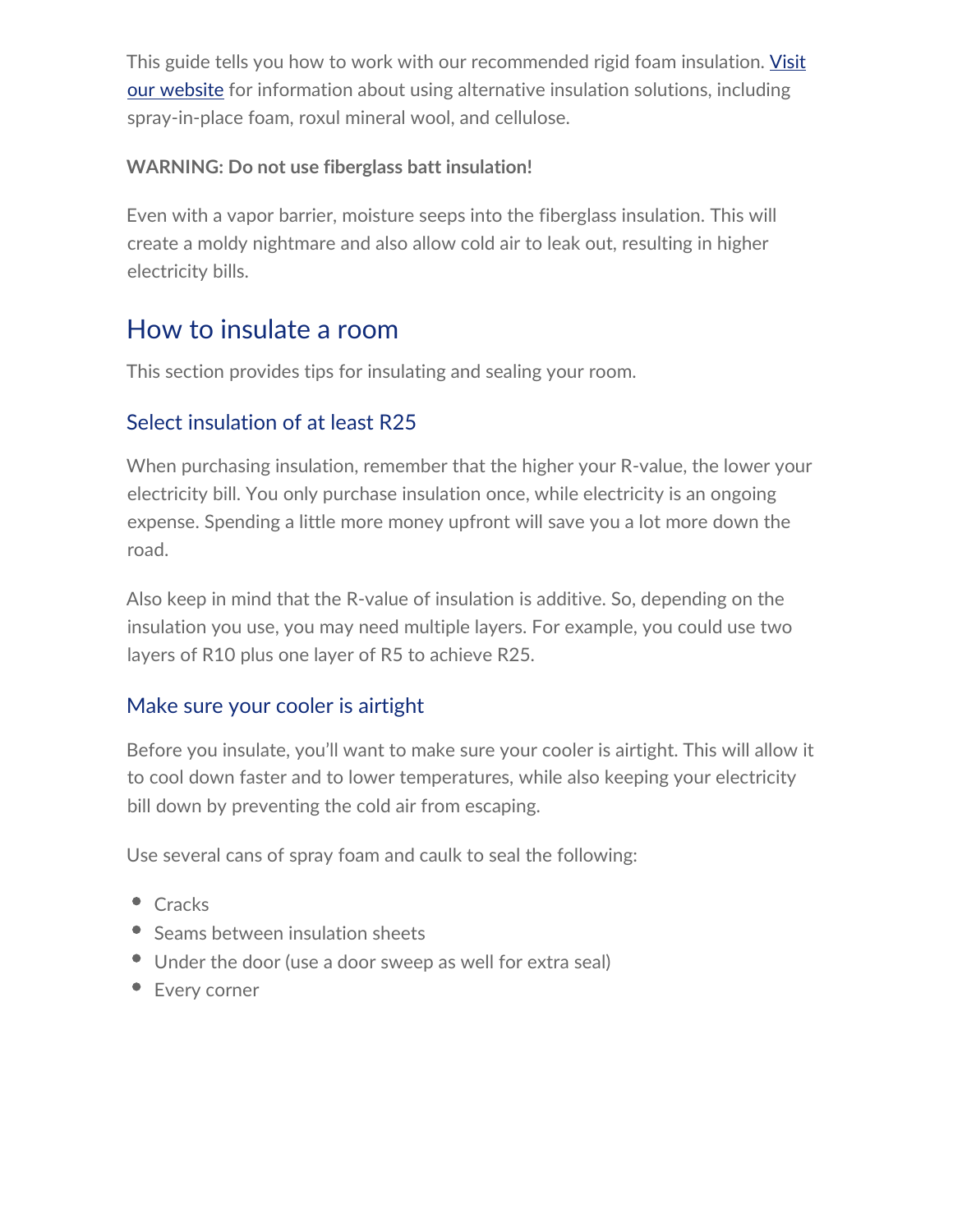#### **Sealing around the air conditioner**

This is a common place for hot air to sneak in. For this area, we recommend using pipe insulation instead of spray foam. This way, if you ever need to pull the A/C unit out, you don't have to carve away the spray foam.

Pipe insulation is available at the hardware store. It's soft and pliable, but still has a "closed cell" structure, so water can't get in and air can't pass through. Look for pipe insulation in 6' strips that you can cut to the size you need before stuffing it into the gap between the wall and the air conditioner.

### Attach insulation over the studs, not in between

Tack the rigid foam up on the **outside** of the studs, not in between them. Cutting up your insulation to go in between studs will not only leave gaps and holes, but no matter how careful you are, polyisocyanurate and polyurethane will shrink a bit over time, exposing your cooler even more.

### Overlap the seams on multiple layers of insulation

If you're using multiple layers of insulation (e.g., 2' x 2' layers) to achieve your target R-value, stagger the seam locations and overlap the insulation. This will create a more effective barrier compared with having all the seams lined up on top of one another.

### Prepare and insulate the floor

Since cold air falls, insulating the floor of your cooler traps the cold air. This keeps your electricity bill lower and reduces the load on your A/C.

#### **For perched floors:**

Coolers built on a deck need at least as much (preferably more) insulation in the floor as in the walls. If you build on a deck instead of a slab, you need to insulate the floor to at least R25 (and R30 would be even better).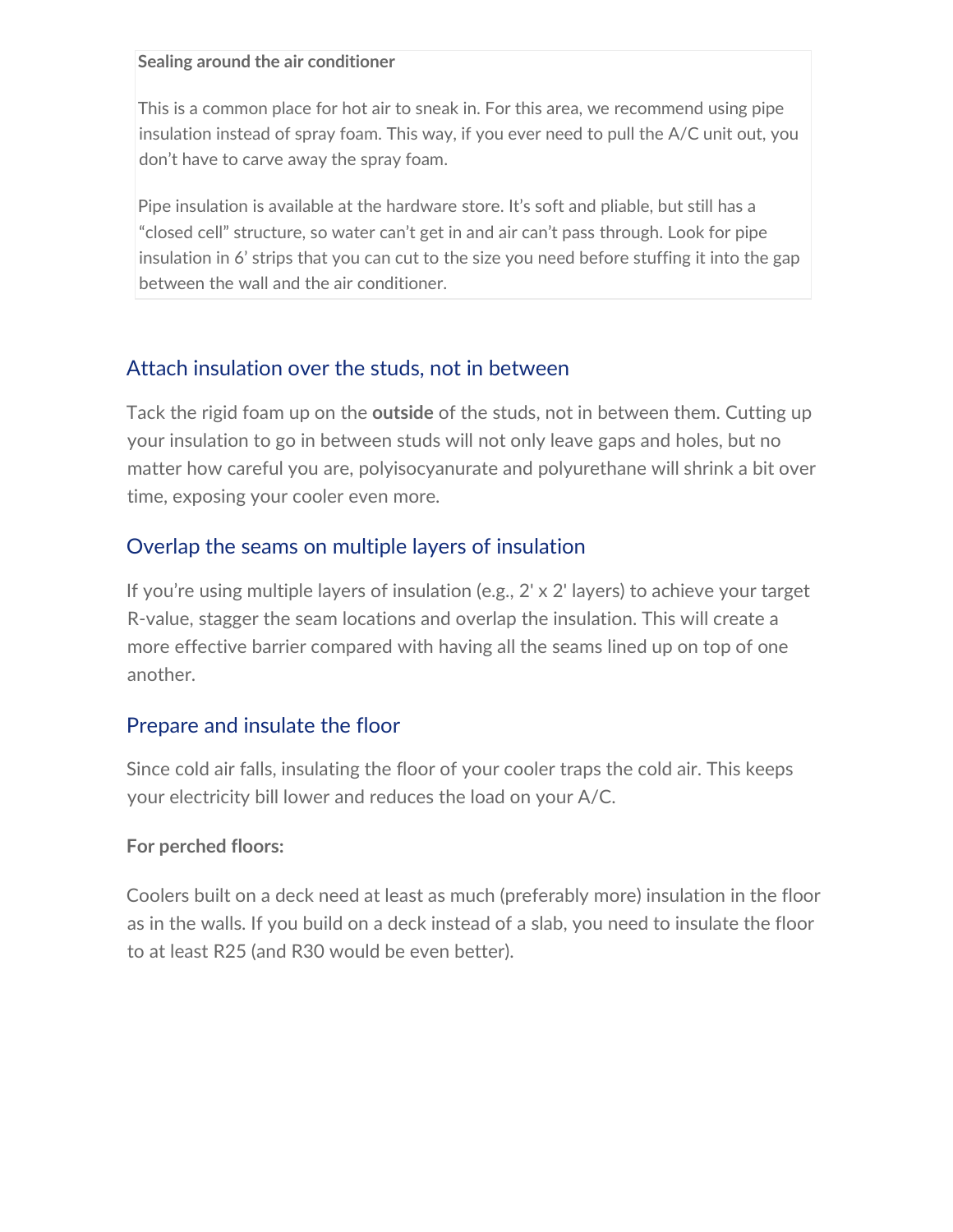If you have an untreated wood floor under your cooler, you will need to put in a vapor barrier. Here's a method we've found successful:

- 1. Put three layers of carpenter plastic between the Styrofoam and the top layer of plywood. As an alternative, you can use a single pond liner.
- 2. Stretch the plastic out into a "bathtub floor" that goes up the walls a couple inches.
- 3. Screw roof edge about 3" above the floor all the way around the wall like a metal baseboard and gather the plastic under it.
- 4. Caulk the entire top of the roof edge so the water dripping off of the walls won't slip between the plastic and the wall, pooling up under the floor.

#### **For concrete slab and dirt floors:**

Whether or not it makes sense to insulate a concrete or dirt floor depends on your targeted cooler temperature. On average, adding a floor will increase the efficiency of your cooler by about 15%.

| Above $45^{\circ}$ F<br>$/7.2$ °C | Insulating the floor isn't worth the investment.                          |
|-----------------------------------|---------------------------------------------------------------------------|
| Down to                           | If you live in a hotter region, you might want to insulate the floor, but |
| 38°F / 3.3°C                      | typically you can still reach 38°F / 3.3°C without it.                    |
| Below 38°F                        | Floor insulation is required. Even just 2" of insulation makes a big      |
| $/3.3^{\circ}$ C                  | difference.                                                               |

If the concrete pad extends beyond the cooler, the pad can absorb radiant heat. In this case, you'll need to insulate the floor.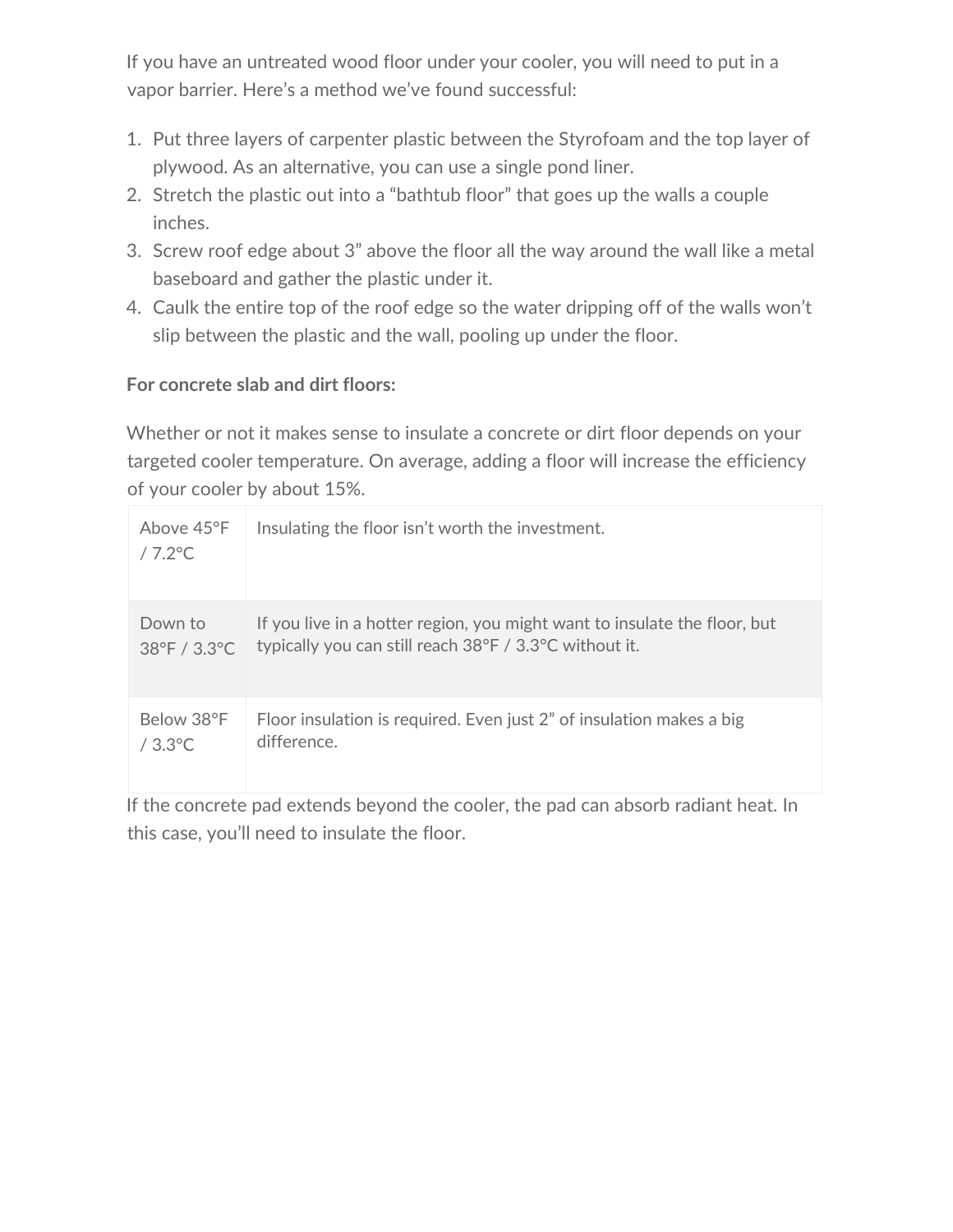#### **How to insulate the floor**

Whether you're building up on an existing trailer deck, above a basement, or on a slab, you don't need to frame out a floor. Simply follow this two-step process:

- 1. Place rigid foam directly on the floor.
- 2. Lay ¾" plywood painted with porch paint (or any exterior paint) directly on top of the rigid foam.

The plywood spreads the load out enough over the rigid foam. Even after 10 years, your insulation will still be holding strong.

In fact, if you were to stud out your floor, you would risk decreasing the effectiveness of the insulation, because the studs can create thermal bridges where the cool air flows out through the less-insulated studs, between small gaps in your insulation.

### **Do you need drainage?**

For a cooler that will just be used for produce, you shouldn't need to install a drain. There likely won't be enough water accumulating and putting one in would just compromise the integrity of the cooler. The only thing the drain will really let out is the cold air!

Instead, we recommend you tilt the floor toward the door so that any water that gathers due to condensation or dripping veggies can drain out.

It's also important that you site your structure so the water has someplace to go once it leaves the door. If you're building on a trailer or a deck-type floor, this is easy to do. If you're pouring a new slab, build it a little bit above grade and put your formwork a barely noticeable "off-level" toward the door.

## Sheathing

Finally, you may want to install sheathing to protect the insulation. The safest option is to put both interior and exterior sheathing on your cooler. However, if you're careful (and don't have employees carrying boxes in and out and banging them on the walls), you should be fine with just the exposed solid Styrofoam insulation.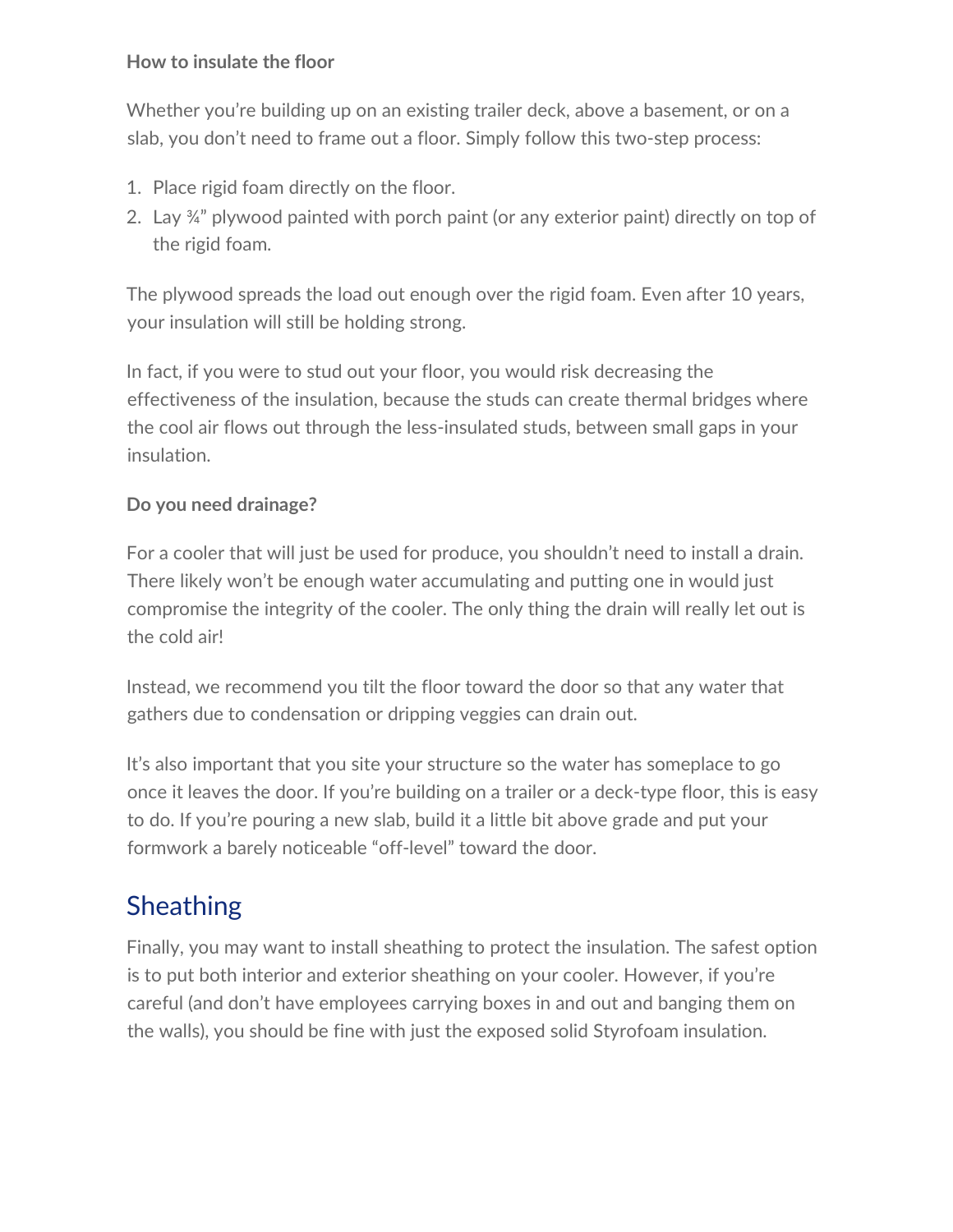### Inner sheathing

An easy and inexpensive option for inner sheathing is oriented strand board (OSB), which is similar to particle board. If you use this material (or untreated plywood), be sure to seal it before installation.

Another option for inner sheathing is fiberglass reinforced plastic (FRP), which is durable, sanitary, and easy to clean.

### Outer sheathing

If you built your cooler inside an existing structure, you don't need to sheath it. If it's outside, the sheathing will help protect the insulation from the sun. An affordable way to do this is by splitting sheets of CDX plywood into 1'x8'-foot strips to make your own overlap siding.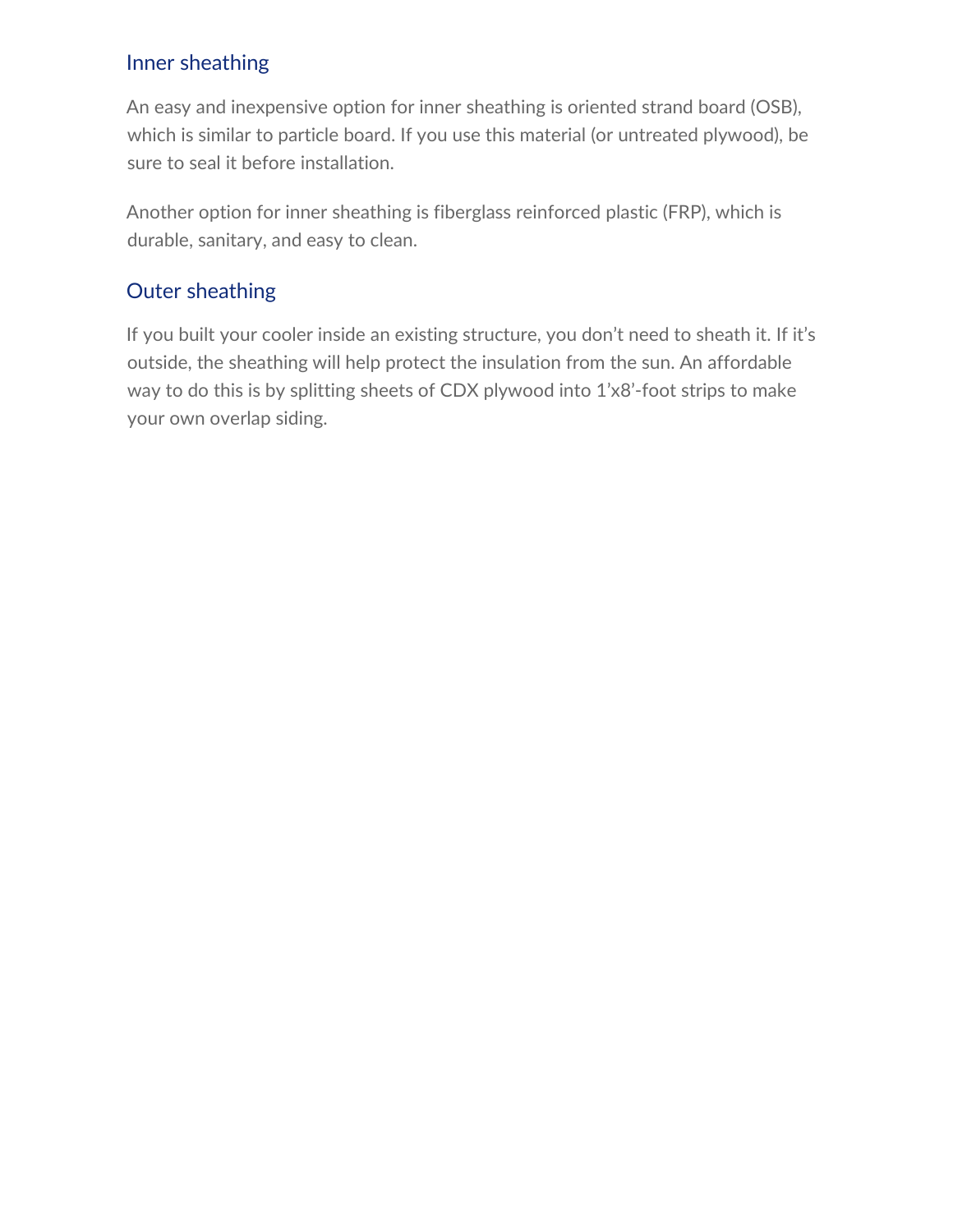# How to Seal Your Cooler

Proper sealing is essential for your cooler to function efficiently. This includes sealing joints between the walls, floor, and ceiling. You should also regularly check the gaskets on your door.

For sealing insulation, we recommend using spray foam, like [Great Stuff.](https://www.amazon.com/gp/product/B0002YX98O/ref=as_li_tl?ie=UTF8&camp=1789&creative=9325&creativeASIN=B0002YX98O&linkCode=undefined&tag=storeitcold-20&linkId=a609ebcc98793dfbe9496d8ff9ceec2f) You can also use weather stripping or a rubber gasket if your door doesn't have a nice tight seal. Other options include caulking, pool toy floaties, and the same soft foam pipe insulation you used to insulate between the air conditioner cabinet and the walls.

The sealing step must be completed before you turn on your cooler for the first time.

\*\*Note: It's important to take your time sealing the room. Even the smallest hole can have a large impact on your cooler's energy efficiency.

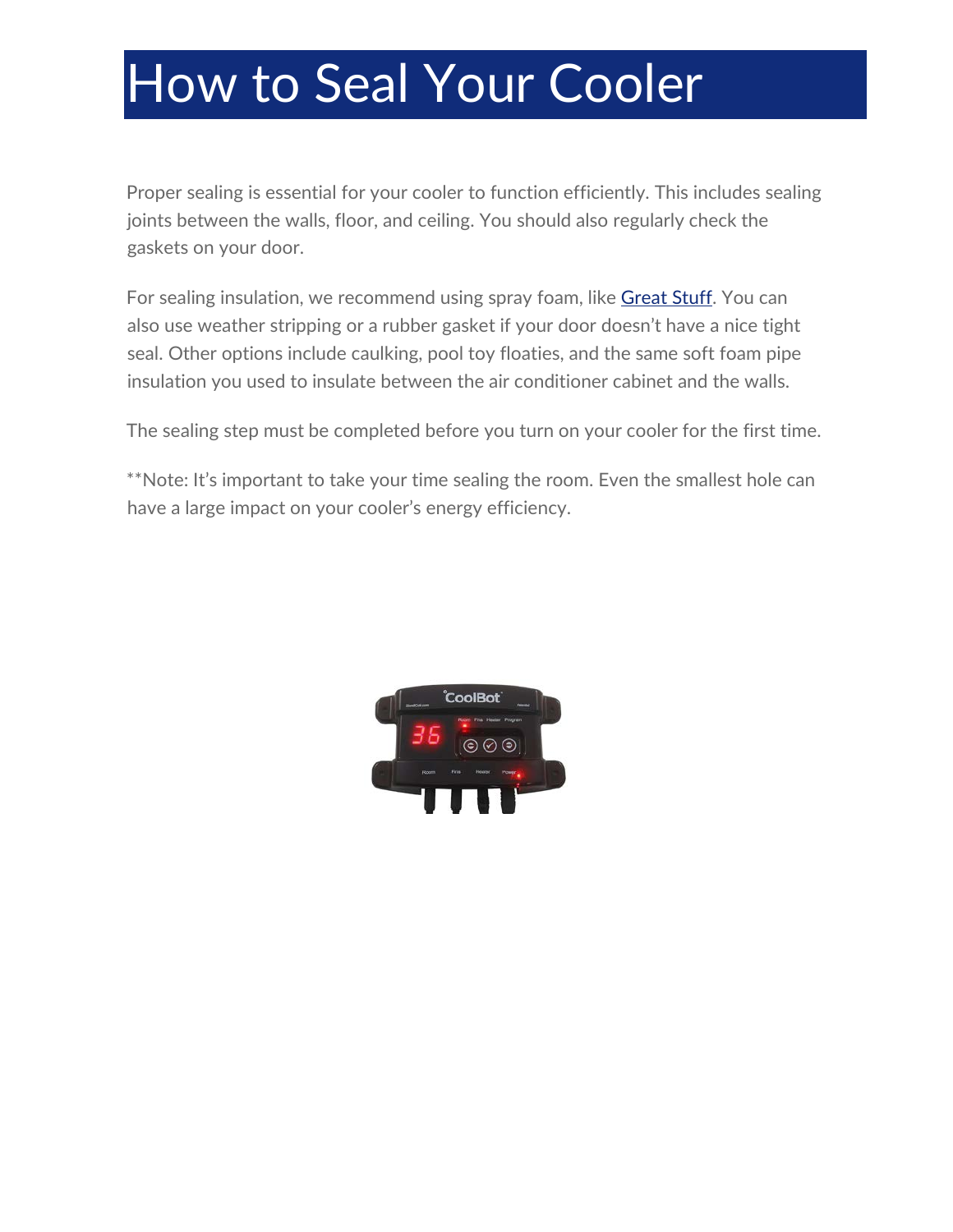## Your cooler door

The door is another essential tool for keeping the cold air in. We recommend you use a pre-hung insulated exterior door without windows. This type of door seals up tight.

Here are a few tips for getting the most out of your door:

- Make sure your door opens to the outside of the cooler. As you build your cooler, ensure that it's slightly above the surrounding ground level so the door can swing freely.
- Glue another layer of 2″ rigid foam to the inside of the door, as most doors are only about R18.
- If you plan on hosing down your cooler, remove the bottom metal piece of the prehung door so it doesn't create a dam for the water inside your cooler. You'll also have to cut the sides of the door down so the bottom stays flush against the floor.
- You can add a door sweep to help seal out any drafts that may be sneaking in at the bottom of the door. This [M-D Building Products door bottom with drip cap i](https://www.amazon.com/gp/product/B0015S6CMG/ref=as_li_tl?ie=UTF8&camp=1789&creative=9325&creativeASIN=B0015S6CMG&linkCode=as2&tag=storeitcold-20&linkId=92c6a4e82014cc15d48db567cd8731b8)s inexpensive and effective.
- To limit cold air loss when the door opens, use plastic curtains and automatic door closers.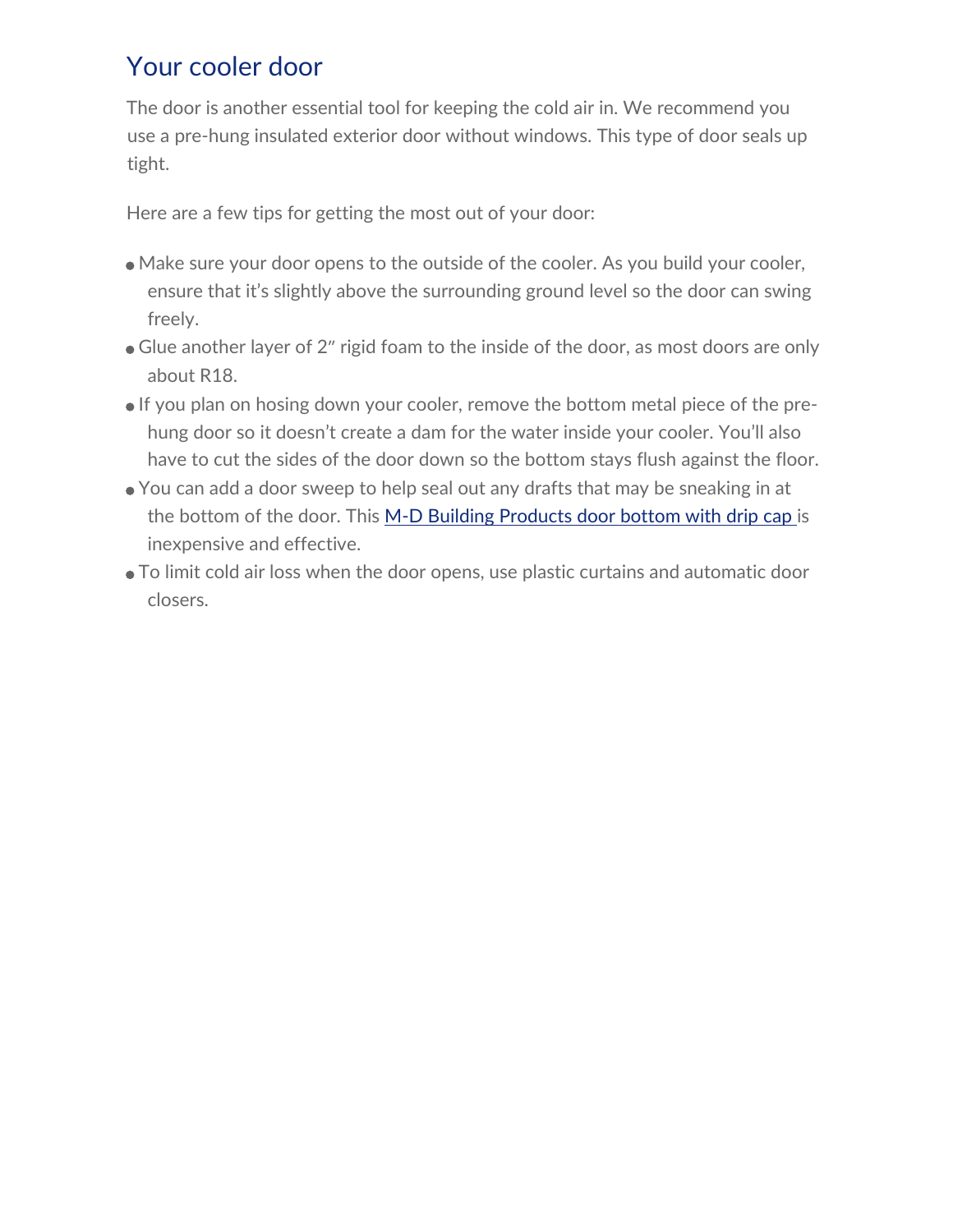# Electricity & Lighting

Because a cooler can be a moist environment, we recommend using outdoor rated light sockets and outlets.

This is less about the fixture than about the perforations that wires make when they come into the cooler. A vacuum effect can be caused by the warm outside air being sucked in through the back of the outlet box by the cold cooler air. This can result in moisture gathering, which could cause the circuit to trip.

Here's the solution:

- 1. Take the cover off the outlet.
- 2. Find where the wire enters the back of the outlet box.
- 3. If there are any gaps where the wires enter the box, seal them so no air can move through using silicone caulk, clay, or feldspar.
- 4. Replace the cover.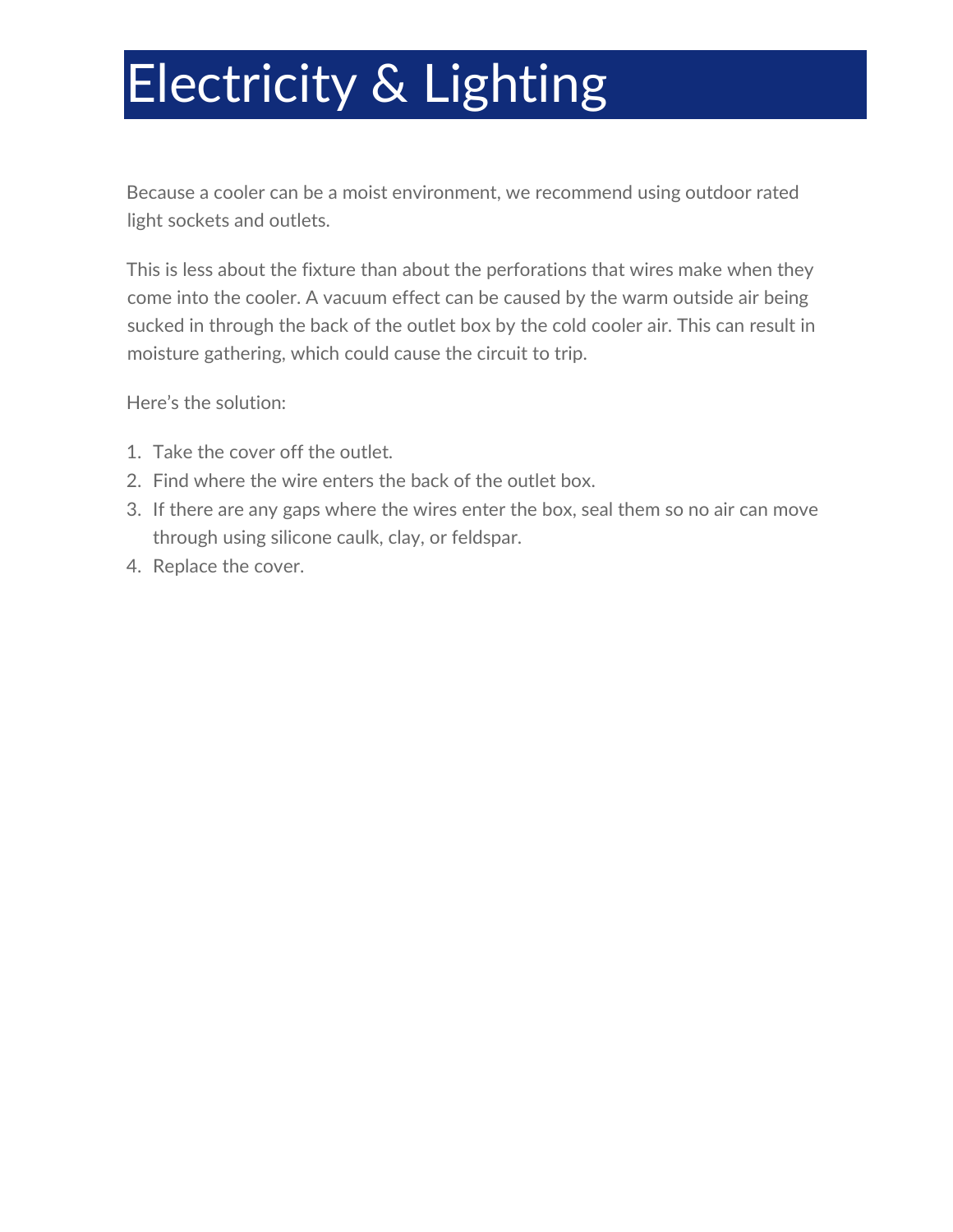# **Humidity**

Cheese needs humidity to ripen, without it, you will end up with sad milk and no one wants that. To ensure that you hit the right humidity levels in your CoolBot powered cooler, we have a couple of tips.

In coolers that are insulated to R25 with closed cell foam, are airtight, have properly a properly sized A/C, door openings are less than 5 times an hour, and the cooler is at least half full, we see the relative humidity come in about 80% on average. The more product, the higher the humidity. More door openings, means more humidity (and any way we introduce warm ambient air). Another way to keep the humidity up will be to oversize your A/C. A larger unit will be able to cool the room faster, meaning the compressor (which dries out the air) will not have to run as often.

You may find that at certain times of the year you may need to use a humidifier in your cooler, usually during the winter. In addition to using a humidifier, our friends at [New England Cheesemaking Supply](http://www.cheesemaking.com/learn/faq/aging-cheese.html) have some tips on keeping the humidity levels up.

*"The humidity can be controlled by simply using a pan of water with a partial cover. By simply adjusting the cover opening, you should be able to control the amount of humidity. At times you may need to seriously increase the amount of moisture in the box, especially when starting out. In this case, you may need to spray the inside with sterile water or provide a damp towel. You will also notice that as the seasons change, you will have abrupt changes in the moisture level. The amount of cheese inside the cave will also affect the amount of moisture needed because there is less of a problem when it is filled with moist cheeses."*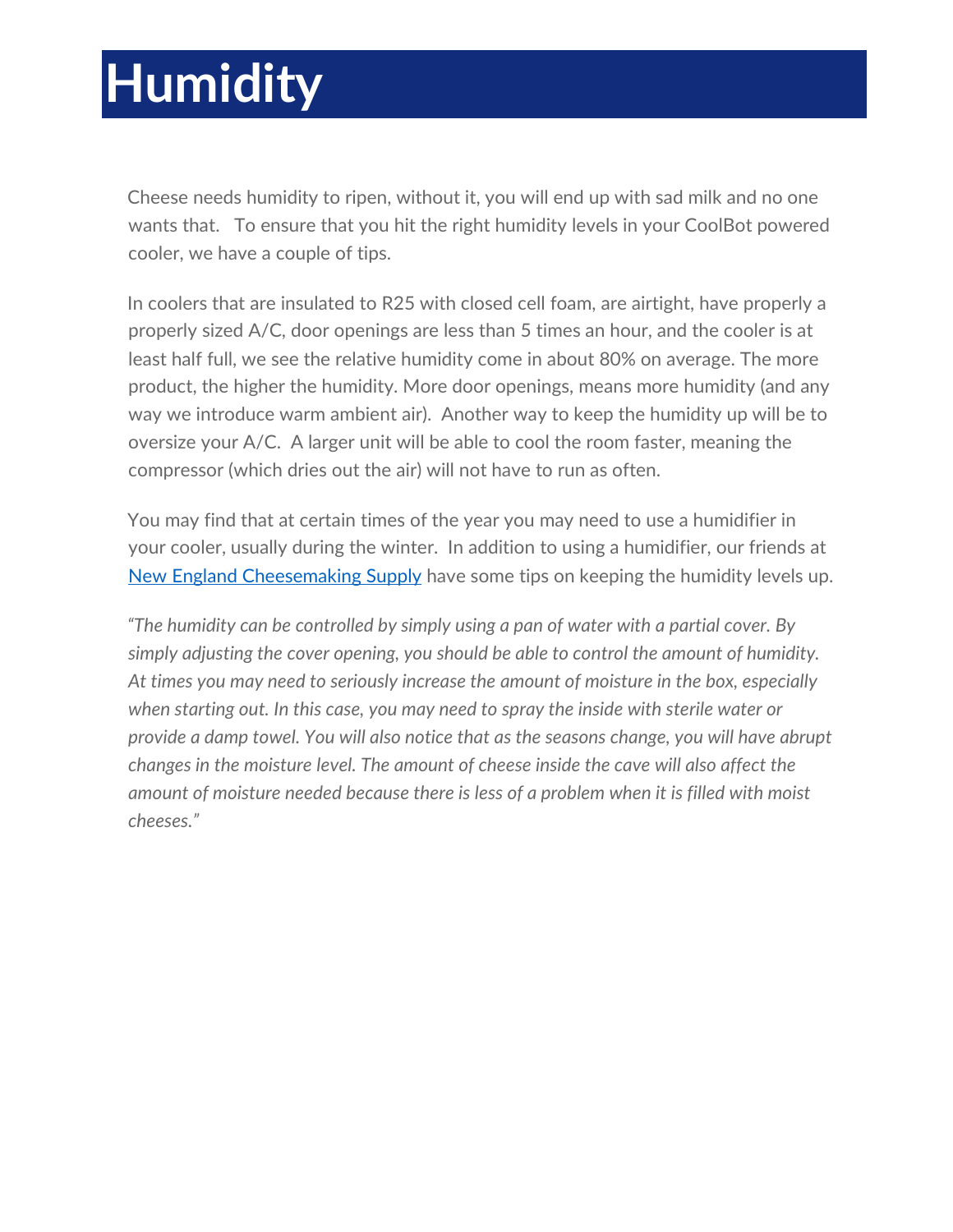# How to Select the Right Air Conditioner

**Important: A/Cs must have digital controls to work with the CoolBot.**

The CoolBot works with most standard air conditioners. The right one for you depends on three elements:

- A/C size in BTUs
- Unit type window unit or mini split A/C  $\bullet$
- $\bullet$ brand

This section of the guide will walk you through these three elements.

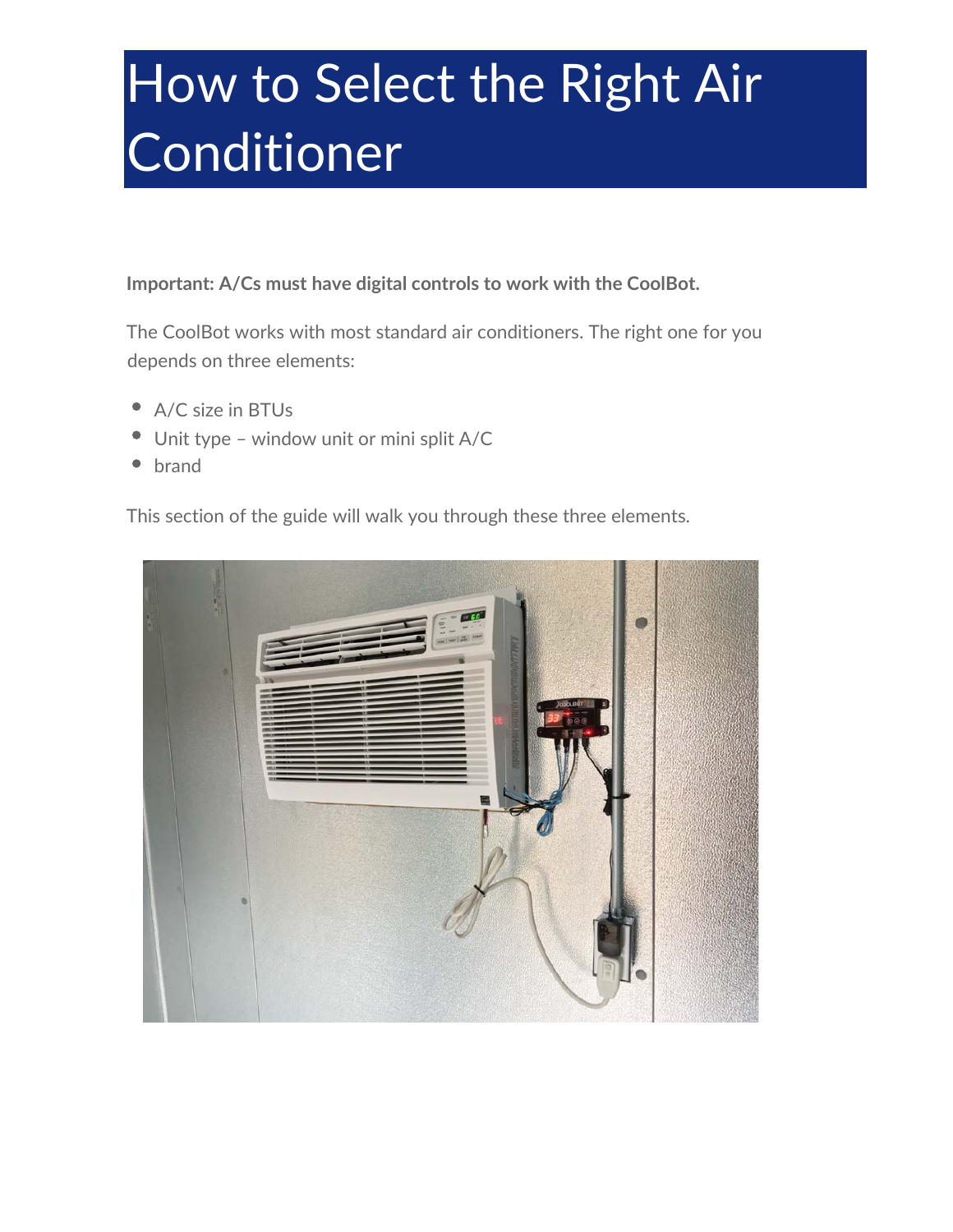# A/C sizing

Air conditioner size is measured in BTUs, which is a unit of heat. The chart below shows our recommendations for A/C size based on cooler size, using a desired temperature range for produce of 38°F / 3°C.

\*\*Note: These A/C sizing suggestions are based on an airtight cooler with an 8' ceiling, insulated to at least R25 and opened no more than six times per hour.

| <b>Cooler Dimensions</b> | A/C Size   |
|--------------------------|------------|
| $4' \times 4'$           | 6,000 BTU  |
| $6' \times 6'$           | 8,000 BTU  |
| $6' \times 8'$           | 10,000 BTU |
| $8' \times 8'$           | 12,000 BTU |
| $8' \times 10'$          | 15,000 BTU |
| $8' \times 12'$          | 18,000 BTU |
| $10' \times 14'$         | 24,000 BTU |

Larger coolers may require multiple A/C units and CoolBots. Please call us for more information: 888-871-5723.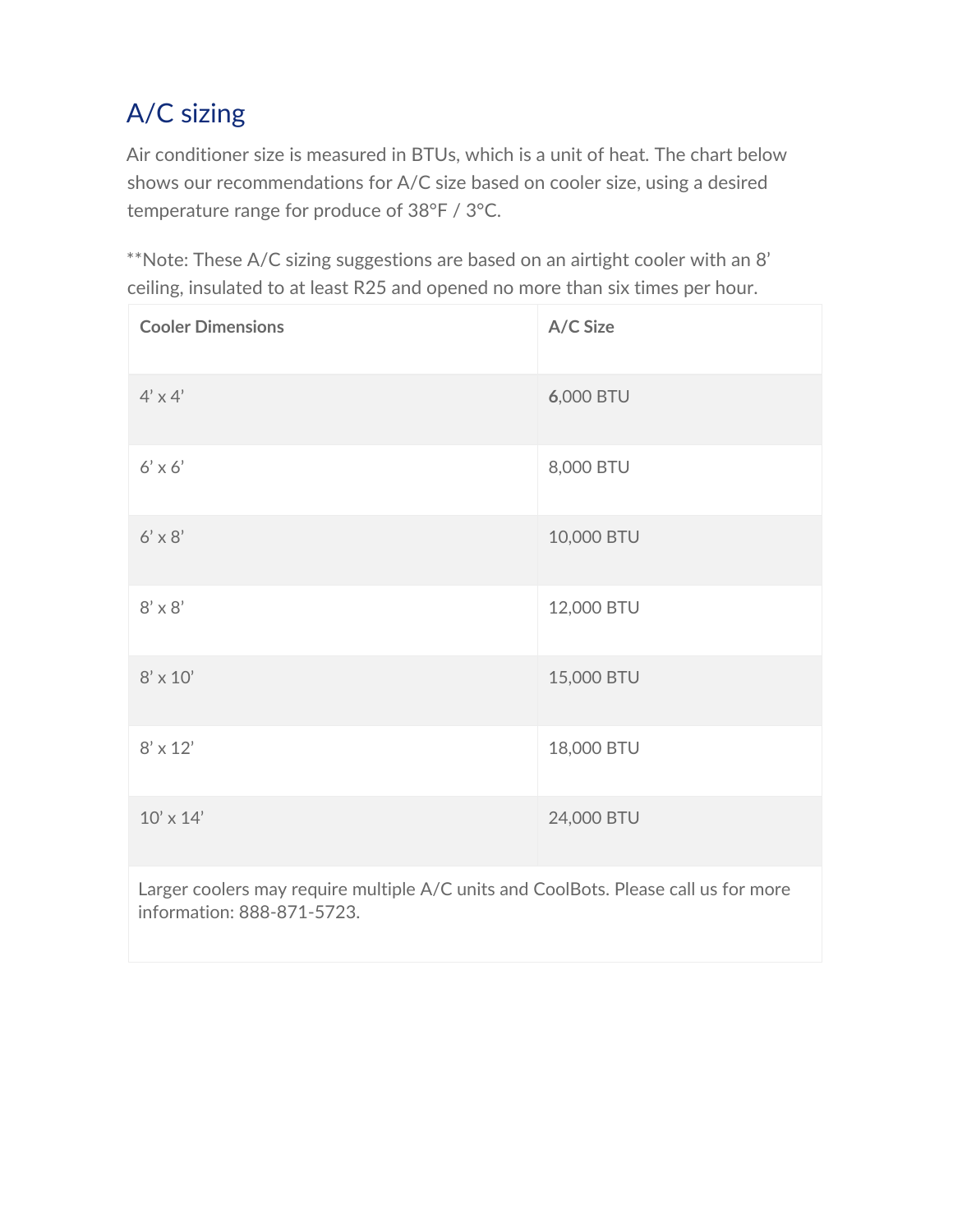# A/C unit type

**Important: For your CoolBot to function your A/C must have a digital display.**

There are several different types of air conditioners. Here's how the different A/Cs work with the CoolBot.

## Window A/C - Highly recommended

The window unit is our preferred type of A/C because it's durable and efficient. Whether you're building a standing cooler on your property or a mobile cooler to take to market, a window unit will deliver the best performance.

Readily available in the United States, window units are also affordable and will work even if you're installing the A/C in an 11" thick wall.

## Mini-split A/C - Recommended

If you lack the space for a window unit, or live in a country where window A/Cs are hard to find or expensive, a mini-split will work in a pinch. In the United States, minisplits can cost twice as much as a window unit, but they're also more efficient and can confer higher energy savings.

## Through-the-wall A/C - Recommended with reservations

Through-the-wall units tend to be twice the price of window A/Cs. They also seem to have (slightly) more electrical problems -- not serious or unworkable problems, just unnecessary annoyances. If you already have a through-wall unit, don't hesitate to use it. But if you're purchasing a new A/C, you'd be better off with a window unit or a mini-split.

## Portable A/C - Not recommended

Portable A/C units bring too much warm air to the cooler, and they can only get down to 50°F / 10°C. They're also more expensive and consume more electricity than our recommended units.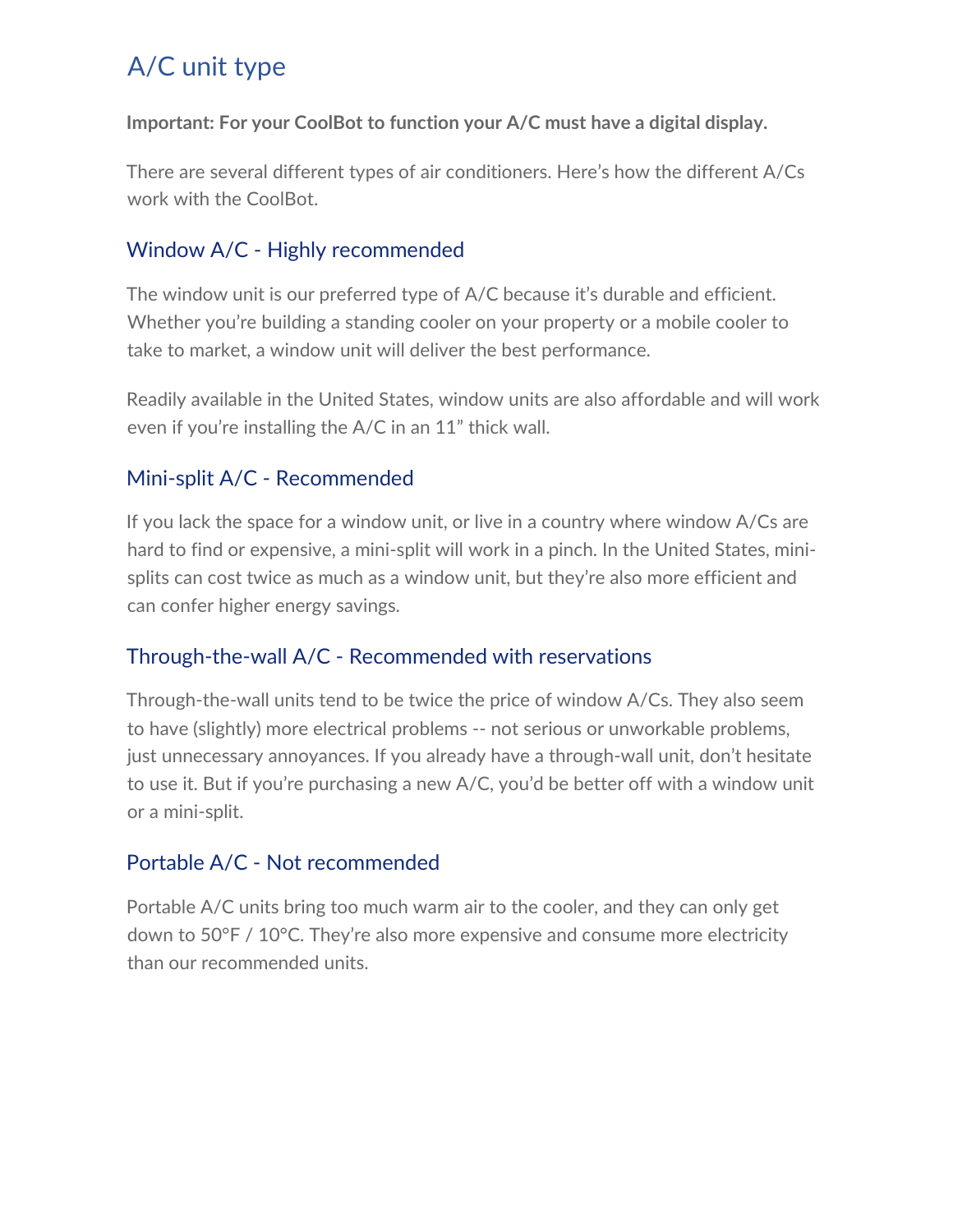# A/C brand

We, and our customers, have tested the CoolBot with many different brands of air conditioners. Here are our assessments of the most common brands of A/Cs.

## LG - Highly recommended

LG is our favorite brand because it's easy to install and provides consistent performance. Thousands of our customers use LG air conditioners. Some of them are still running strong from 2006!

You can buy our preferred LG A/C units on our website:

- [LG 8,000 BTU 115 Volt Window Air Conditioner](https://www.storeitcold.com/product/lg-8000-btu-115-volt-window-air-conditioner-copy/)
- [LG 10,000 BTU 115 Volt Window Air Conditioner](https://www.storeitcold.com/product/lg-10000-btu-115-volt-window-air-conditioner/) [LG](https://www.storeitcold.com/product/lg-12000-btu-115-volt-window-air-conditioner-copy/)
- [12,000 BTU 115 Volt Window Air Conditioner](https://www.storeitcold.com/product/lg-12000-btu-115-volt-window-air-conditioner-copy/) [LG](https://www.storeitcold.com/product/lg-15000-btu-115-volt-window-air-conditioner/)
- [15,000 BTU 115 Volt Window Air Conditioner](https://www.storeitcold.com/product/lg-15000-btu-115-volt-window-air-conditioner/) LG
- [18,000 BTU 230 Volt Window Air Conditioner](https://www.storeitcold.com/product/lg-18000-btu-115-volt-window-air-conditioner/)
- [LG 24,500 BTU 230 Volt Window Air Conditioner](https://www.storeitcold.com/product/lg-24000-btu-230-volt-window-air-conditioner/)

For all other brands of A/Cs, please [visit our website fo](https://www.storeitcold.com/build-it/ac-selection/)r a full list of supported and unsupported brands.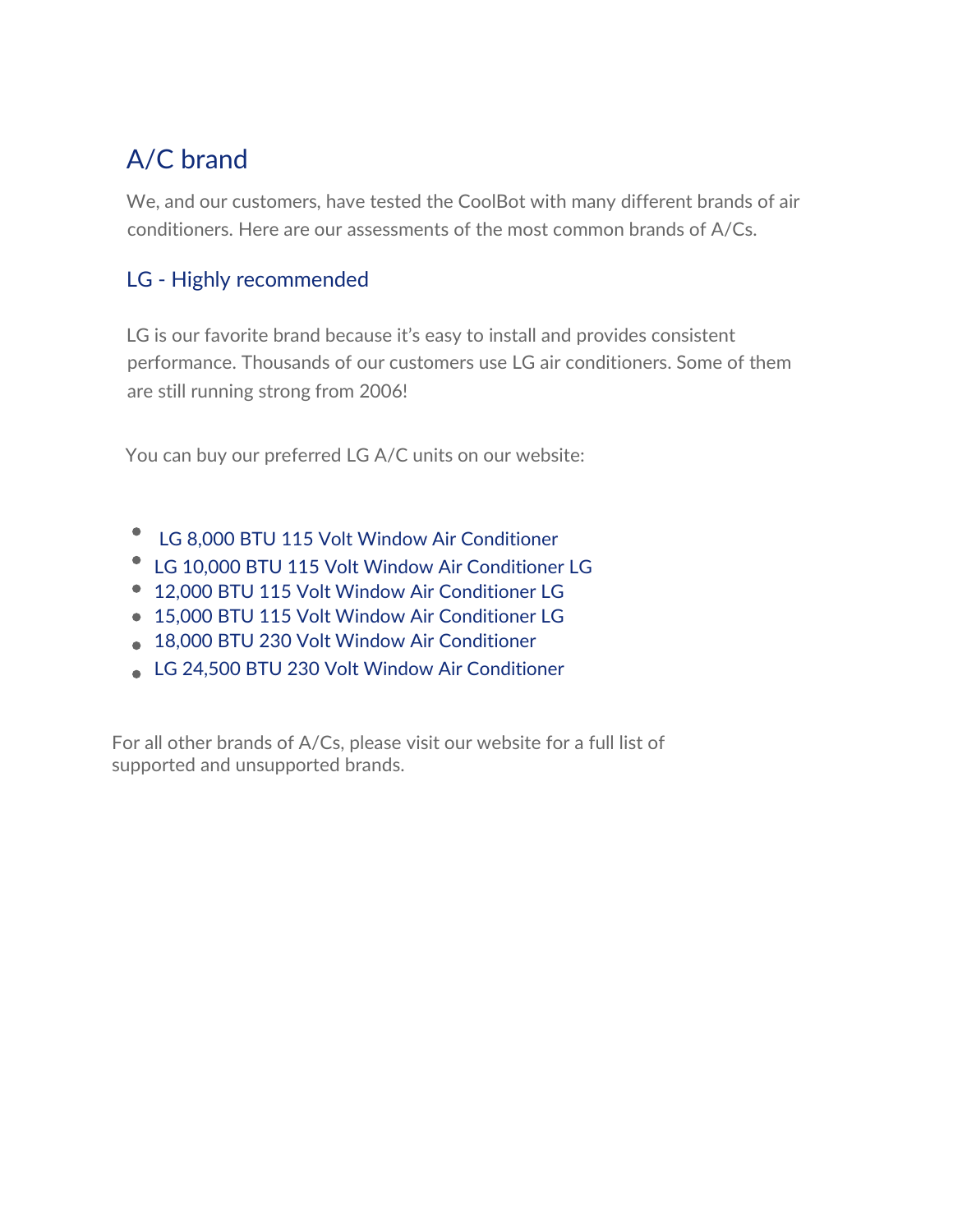# How to Install Your Air Conditioner

Follow these three basic steps to install your air conditioner:

- 1. Cut an appropriate-sized hole in the wall of your walk-in cooler.
- 2. Put the A/C unit into the hole.
- 3. Use some type of insulation so that you can easily remove the A/C instead of having to carve it out in case you switch units in the future. (See the Insulation section of this guide for more information.)

## A/C and CoolBot placement

Here are a few tips for where to place your A/C and CoolBot in your cooler.

### Mount it at eye level

The A/C will perform at its best when it's installed so that the bottom of the unit is at eye level. Cold air sinks, so the higher the A/C the better. This also makes maintenance a lot easier.

### Make sure the A/C blows down the length of the cooler

If your space is rectangular, then the A/C should be mounted on one of the shorter walls so that it blows down the length of the room. For example, in a  $5' \times 10'$  room, mount the A/C on one of the 5' walls.

### Mount the CoolBot and the A/C side by side

The CoolBot should be mounted inside the cooler next to the A/C unit. For troubleshooting purposes, mount them right next to each other.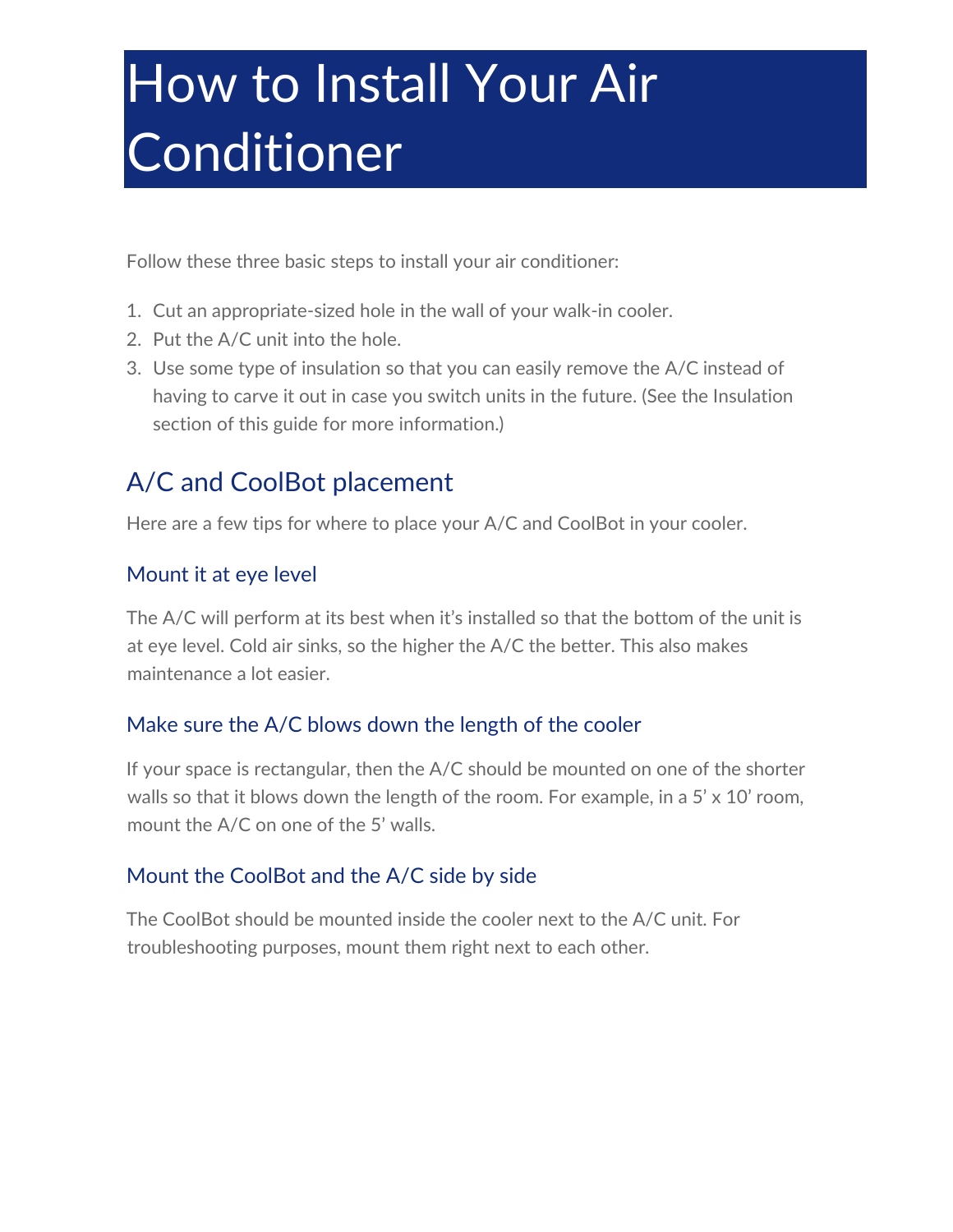### Install the A/C at a slight tilt

Install your A/C so that the back of the unit (outside the cooler) is about an inch lower than the front of the unit (inside the cooler). This is so the condensation that the A/C pulls out of the air can drip out the back rather than freezing inside the unit.

Most air conditioners will keep some water at the back of the pan to help cool the compressor and extend its life. The tilt is important so that the water doesn't get too far forward, where it can freeze.

\*\*Note: Air conditioners must be level left-to-right because they're designed with a trough for water inside.

### Allow your A/C to breathe

Air conditioners need at least 2' of clearance overhead on the back side to vent properly. If there's not enough room, your unit will overheat and fail prematurely. Check the specifications of your particular A/C to determine the exact setback required for your model.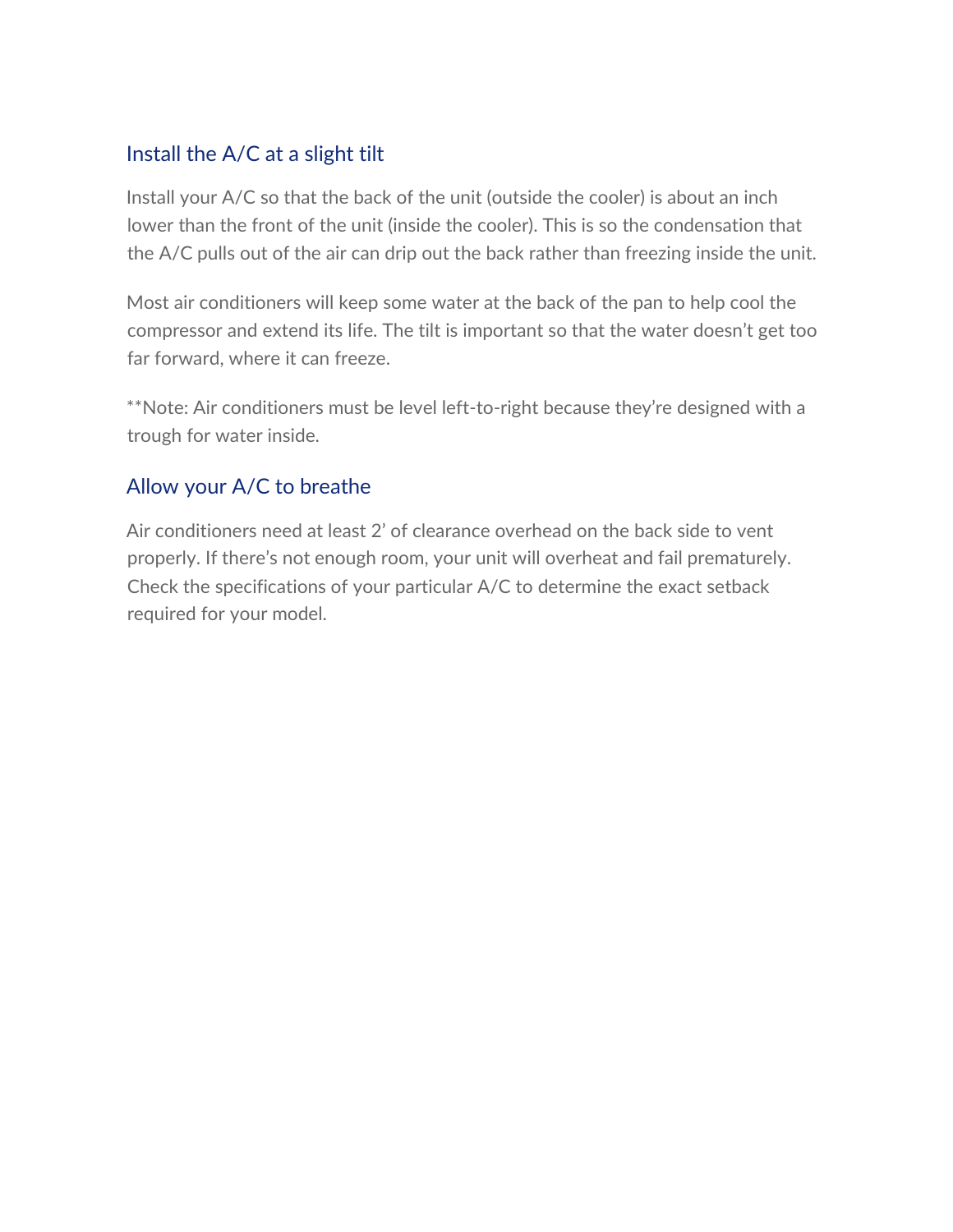# How to Install Your CoolBot

After installing the air conditioner, your final step is to install the CoolBot.

Anyone can install a CoolBot in just a few minutes! You will receive a detailed [Installation Manual](https://4557657873f8e83b61b44d37-b4glreykpbcsnk.netdna-ssl.com/wp-content/uploads/2016/06/CoolBot-Installation-Instructions.pdf) with your CoolBot, and you can [visit our website](https://www.storeitcold.com/install-your-coolbot/) to watch a short video on how to do it.

Here are step-by-step instructions for installing a CoolBot with a window A/C:

- 1. Plug the CoolBot into a standard outlet. The CoolBot uses no more electricity than a cell-phone charger, so no special electrical connections are needed.
- 2. Locate the three labeled wires coming out of the CoolBot:
	- **The wire labeled "Room" measures the temperature of the room.** Let it hang free, but make sure it's not making contact with any metal and is not in the direct pathway of the cold air coming from the A/C.
	- **Place the wire labeled "FIN Sensor" into the front cooling fins of the A/C unit.** Gently place the sensor as low as possible, but ABOVE the first horizontal cooling tube. Use a pen or pencil to widen a space 1-2" up from the bottom and put the fin sensor ⅓" in so that it's not touching the coolant pipes behind them. It should stay there on its own, without tape or screws. You may need to gently pinch the fins closed around the sensor, but be careful not to damage the sensor.
	- **Attach the wire labeled "Heater" to the A/C's temperature sensor.** The temperature sensor comes out of the A/C. On a new unit, the temperature sensor will be mounted on small plastic brackets in front of the fins. Wrap the CoolBot **Heater** wire up with the temperature sensor using a small ½" x 1" piece of aluminum foil (included) to ensure a good thermal connection. Allow this foil pack to hang freely away from any metal and out of the direct pathway of cold air.

Program your CoolBot. The CoolBot comes pre-programmed to cool your room down to 42°F (5.6°C). However, you can set it to whatever temperature you want. [Click here](https://www.youtube.com/watch?v=tTR6yfep8dM&feature=youtu.be&t=8m1s) to watch a video on how to program your CoolBot.